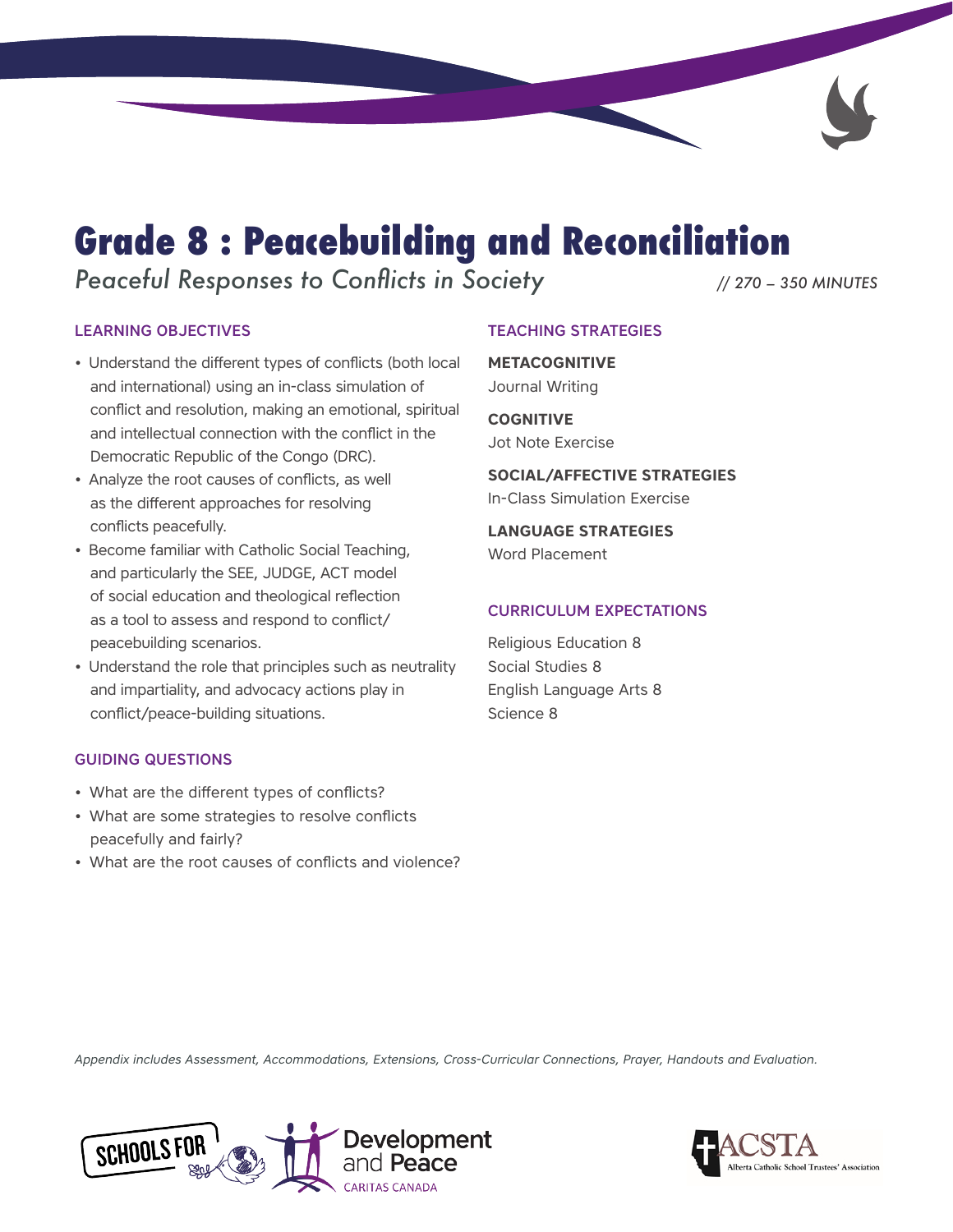### CATHOLIC GRADUATE EXPECTATIONS

- **1.** A discerning believer formed in the Catholic faith community who:
	- **j.** Recognizes that "sin, human weakness, conflict and forgiveness are part of the human journey" and that the cross, the ultimate sign of forgiveness is at the heart of redemption. (Witnesses to Faith)
- **2.** An effective communicator who:
	- **a.** Listens actively and critically to understand and learn in light of Gospel values.
	- **b.** Reads, understands and uses written materials effectively.
	- **c.** Presents information and ideas clearly and honestly and with sensitivity to others.
- **3.** A reflective, creative and holistic thinker who:
	- **a.** Recognizes there is more grace in our world than sin and that hope is essential in facing all challenges.
	- **b.** Creates, adapts, evaluates new ideas in light of the common good.
	- **c.** Thinks reflectively and creatively to evaluate situations and solve problems.
	- **f.** Examines, evaluates and applies knowledge of interdependent systems (physical, political, ethical, socio-economic and ecological) for the development of a just and compassionate society.
- **4.** A self-directed, responsible, lifelong learner who:
	- **a.** Demonstrates a confident and positive sense of self and respect for the dignity and welfare of others.
	- **b.** Demonstrates flexibility and adaptability.
	- **d.** Responds to, manages and constructively influences change in a discerning manner.
	- **f.** Applies effective communication, decision-making, problem-solving, time and resource management skills.
- **7.** A responsible citizen who :
	- **e.** Witnesses Catholic social teaching by promoting equality, democracy, and solidarity for a just, peaceful and compassionate society.
	- **f.** Respects and affirms the diversity and interdependence of the world's peoples and cultures.
	- **g.** Respects and understands the history, cultural heritage and pluralism of today's contemporary society.
	- **i.** Respects the environment and uses resources wisely.
	- **j.** Contributes to the common good.

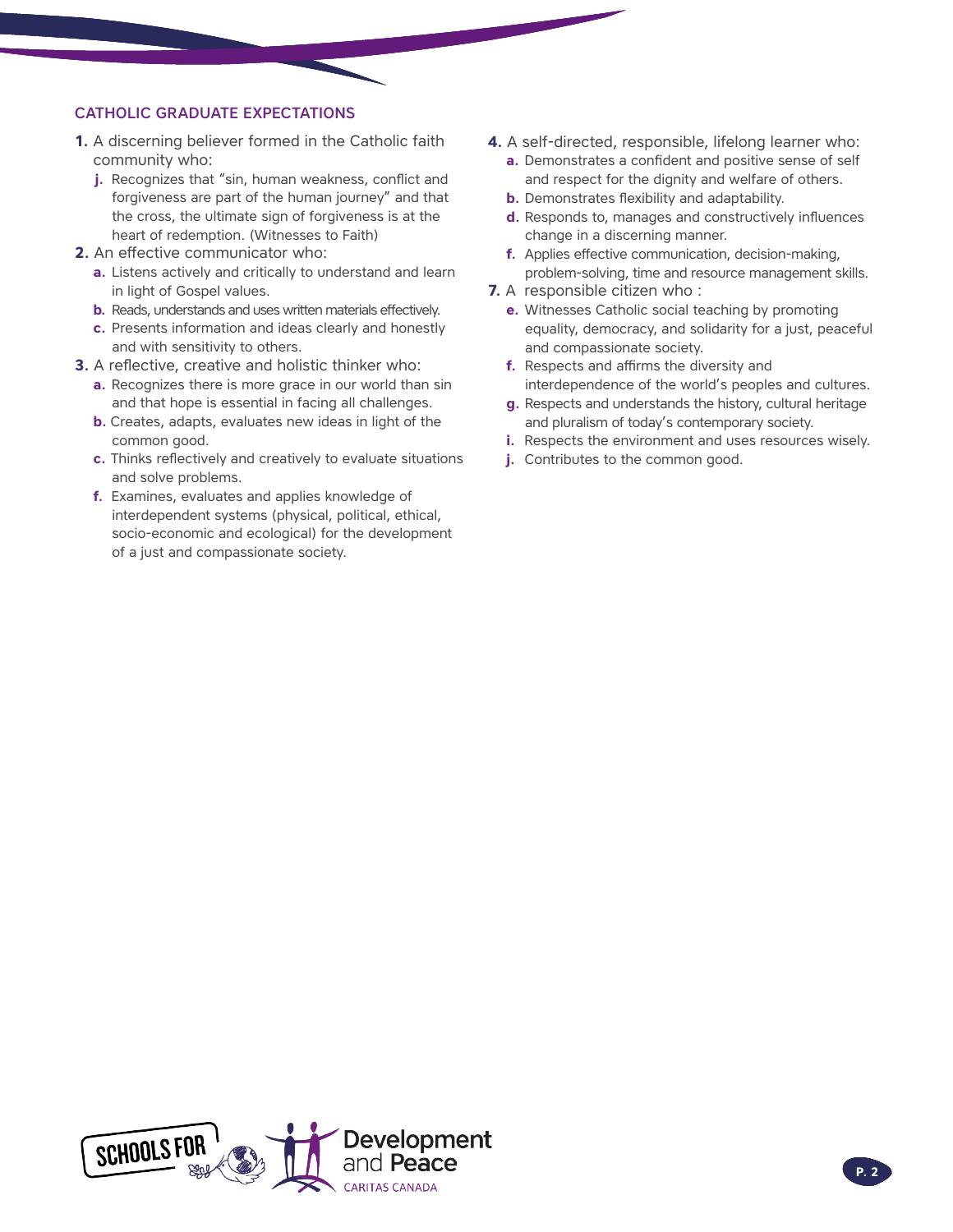### KEY VOCABULARY

Dignity of the Human Person

Solidarity

Participation

Conflict

Perpetrator

Advocacy

Agent of Change

Inequity

Reconciliation

Peace

### PRINCIPLES OF CATHOLIC SOCIAL TEACHING [www.devp.org/cst](http://www.devp.org/cst)

**Dignity of the Human Person:** The foundation of all Catholic Social Teaching is the inherent dignity of the human person, as created in the image and likeness of God. The Church, therefore, calls for *Integral Human Development*, which concerns the wellbeing of every person in every dimension: economic, political, social, ecological, and spiritual.

**Solidarity:** We are all part of the human family and we are all interconnected and interdependent. Loving our neighbour has global dimensions. We must see ourselves in others and collaborate toward solutions. Solidarity is a recognition that we are 'all in this together,' and is a commitment to strengthen community and promote a just society.

**Participation:** Human beings are social, and how we live together affects the dignity of the individual and the progress of our society. All persons are entitled to *participate* in community, and in decisions that affect their lives, and cannot be excluded for any reason.

**Peace:** To be in right relationship with God and with each other. Peace is the fruit of Charity and the consequence of Justice. It is the sign of *caritas* in action.

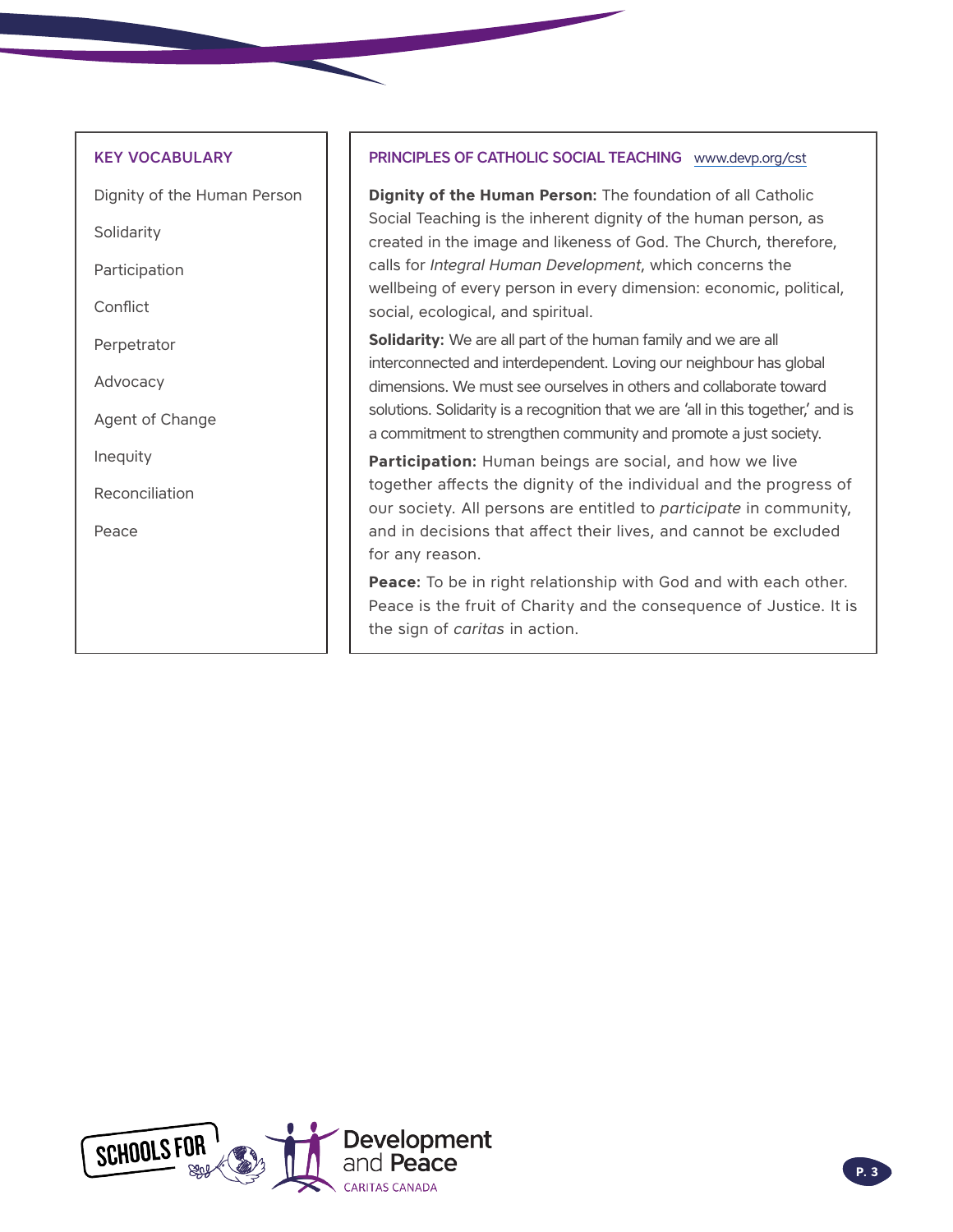## **PREPARATION**

### **BACKGROUND**

This teaching plan is designed to take place over the course of 4 to 6 class periods.

Each lesson moves through the **SEE, JUDGE, ACT** model, according to the tradition of Catholic Social Teaching. Through this method, students will learn to recognize and analyze peace-building opportunities and bring this knowledge into action.

In this particular exercise, students will both experience a simulated in-class conflict situation while concurrently studying a practical example of a real conflict situation in the Democratic Republic of the Congo.

### READINGS AND VIDEOS

- Review the set up and rules in Part 1 prior to the students' arrival.
- Development and Peace. (2015, May 7). Democratic Republic of the Congo. Retrieved from:<https://www.devp.org/en/emergencies/drc>
- Principles of Conflict Resolution. Extracted from: <http://www.gdrc.org/uem/conresol.html>(see Appendix "Resources" section)
- McCarthy, Colman. (1998, March 18). Nonviolent Conflict Resolution is Teachable. Daily Yomiuri. Retrieved from<http://www.gdrc.org/uem/conresol.html>
- Artefact Creative (Kohl Threlkeld & Jon Bougher), and the International Campaign to Stop Rape & Gender Violence in Conflict. (2014, June 6). *Women of Congo Speak Out.* [Video File]. Retrieved from:<https://www.youtube.com/watch?v=pfDKlKdY3J0>

**NOTE:** No scenes of violence occur in the video, however, we recommend that you preview the video to familiarize yourself with its contents.

• Development and Peace. (2015). *Africa in Images: Democratic Republic of the Congo*. Retrieved from:<http://www.devp.org/en/resources/graphic-novel/drc>

**NOTE:** You can also order physical copies of the graphic novel by contacting the Catholic Schools Program Officer at [schools@devp.org](mailto:schools@devp.org)

• For further information on the SEE, JUDGE, ACT model, refer to: See – Judge – Act – Evaluate Decision Making Model – Excerpt from: Canadian Conference of Catholic Bishops. We Are Strong Together: Be With Me, Student Text (Year/Grade 9). PP. 80 – 81.

### **MATERIALS**

- Handout for each student: 'Women of Congo Speak Out' (See Appendix)
- Post-It notes
- Tablecloths

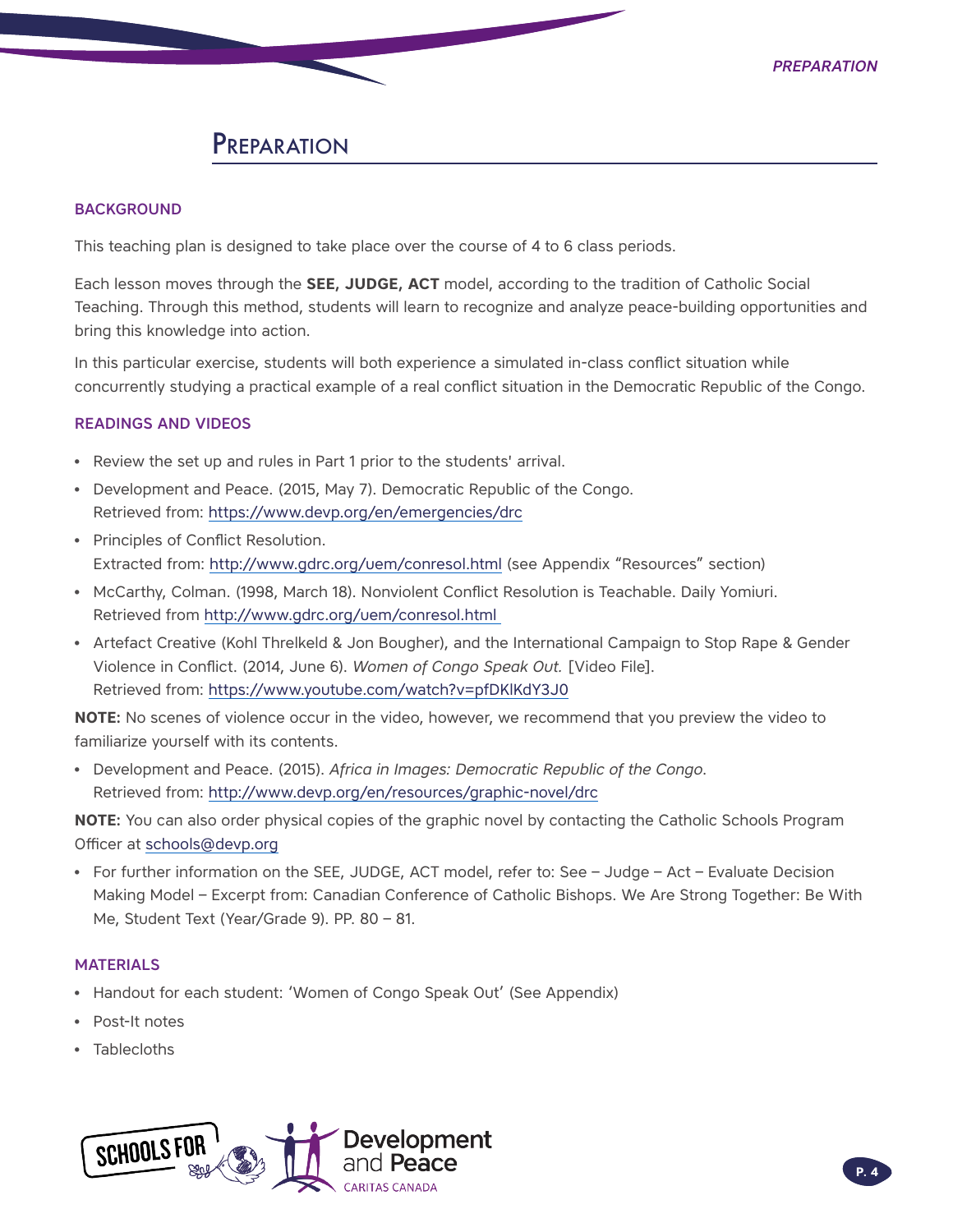

## PART 1 – SEE // 60 – 70 MINUTES

### LESSON FOCUS

Analyze conflict and explore how to resolve conflict peacefully.

### ESSENTIAL QUESTION

What are strategies to resolve conflicts peacefully and fairly?

### SETUP FOR PART 1

Set up the classroom as follows prior to students' arrival to the class. This setup (for 25 students) will vary according to class numbers. The intention of this setup is to create a sense of inequity (and, therefore, 'conflict') in the class.



### RULES

**Row 1:** Students must use their desk, chair, and tablecloth at all times. They are to be given preferential treatment with prepared handouts, notes, water, treats, and attention.

**Row 2:** Students must remain standing; they may not sit, lean, or kneel at their desks.

**Row 3:** Students must remain sitting at all times, and may not move or adjust their chairs.

**Sitting/Standing Spots:** Students may not move from their limited space or positions.

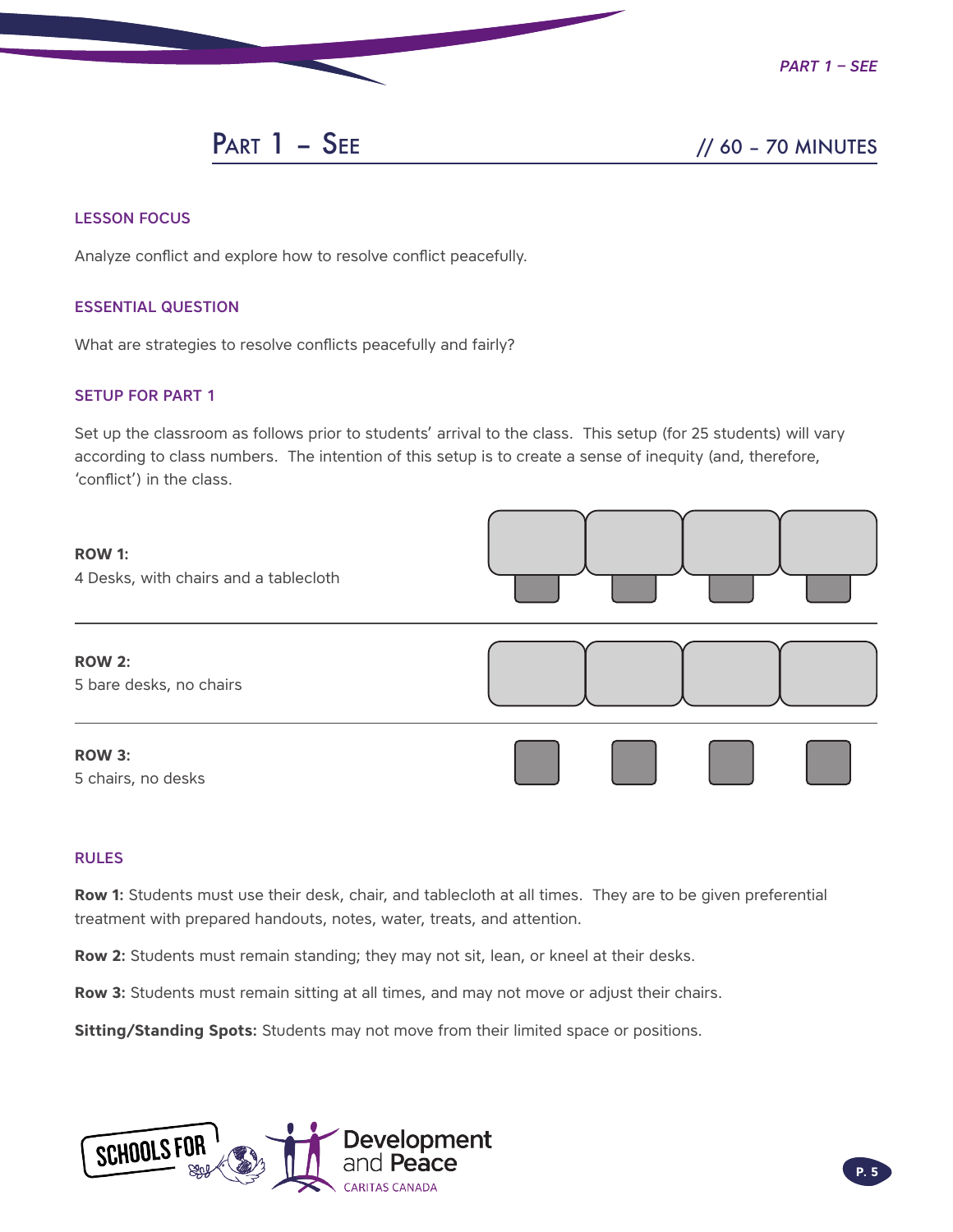### IN-CLASS CONFLICT SIMULATION

**STEP 1** // Assign students to the particular seating arrangement indicated in the setup.

When students enter the classroom, do not address the classroom setup. Act as though the setup is perfectly normal. However, as students enter the room, oversee the spots that students go to:

- Allow only one female to sit in the first row, one female to sit in the second row, and one female to sit in the third row.
- The rest of the female students must stand at the back of the classroom.
- There are 11 other spots for male students to sit at (at a first-come-first-serve basis).
- Any male students left without a spot must sit on the floor.

### *Optional:*

- Choose 3-4 male students to stand at the front, facing the class, or around those sitting on the floor to represent military, police, state, or structural barriers.
- Teachers may mark with tape the spot on the floor where those without desk spots must sit.

When everyone is settled in their spots, review the rules with the students, and then encourage them to take out their books and get ready for class.

**NOTE:** Arrangement by ethnic origin is not prescribed. Please use your professional discretion and sensitivity.

STEP 2 // Begin 'instruction' that is biased toward certain students, making sure the following restrictions are put in place:

- Include a note-taking portion (students without desks will have a hard time writing notes).
- Only hand out resources to certain members of the group (always giving preference to Row 1).

Pose the following GUIDING QUESTION to all members of the class.

### **Teacher:**

*What is conflict?* (Open question. Only invite the students from the front to respond.) *What are different types of conflict in our society? In what ways do people experience conflict?*

### PAIR - SHARE

Instruct students to choose a partner, and prepare to discuss this question:

**Teacher:** *Describe a conflict you have been in, or witnessed. What strategies, or steps, did you take (or would have taken) to deal with conflict?*

Tell students to write their *one* best idea on a Post-it note, which you will post at the front of the class.

Proceed to hand out Post-it notes *only* to students sitting in Rows 1 and 2. When those nine students finish writing, stick their Post-its at the front of the class, and read them aloud to the class. Be sure to describe these as ideas that represent *all* students' opinions.

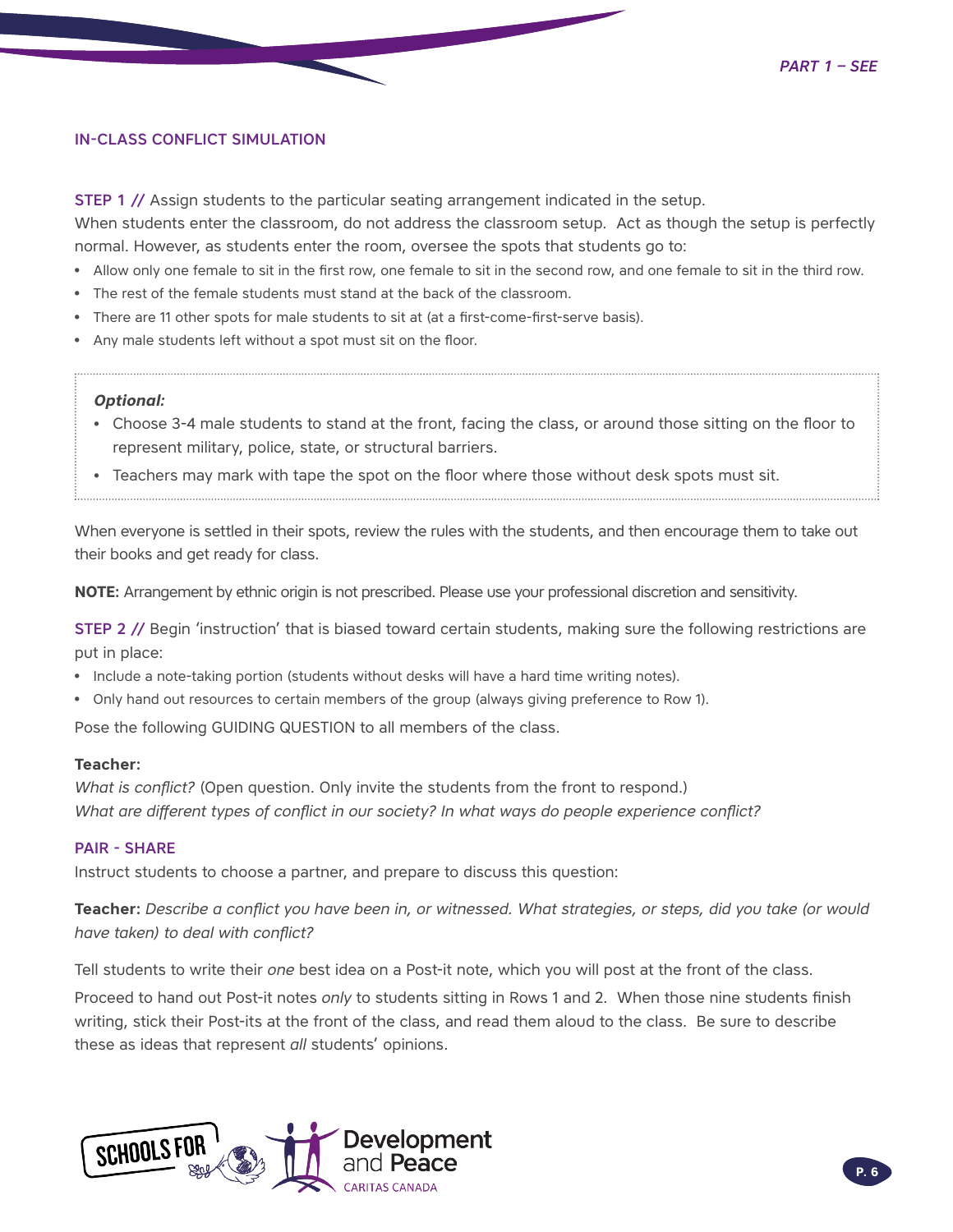STEP 3 // Instruct students to copy the points below. Provide a 'cloze' version of the notes for those at the front of the class (see Appendix). The rest of the students (not in the front 2 Rows), will write down the points fully. (Do not provide extra time for them to finish. Work at the speed of the students in the 2 front Rows).

- Conflict can be defined as a struggle or a contest. In and of itself, conflict is not negative. It becomes negative when it leads to violence. Violence is not only physical, but also mental, emotional and even social.
- In global terms, conflict can be a confrontation between one or more parties with incompatible goals.
- Conflict can be visible through actions or behaviors, like armed conflict, or not so visible not all conflict manifests in physical violence. For example, discrimination (racist or sexist language) is a form of non-physical violence.
- There are many different types of conflict. They can be between countries, or between groups within a country.

Definition adapted from:

Wallensteen, Peter. (2011) *Understanding Conflict Resolution*: War, Peace and the Global System. London: Sage.

Make a point of observing the work of students at the front of the class, and giving some token reward for having successfully completed the cloze note taking task.

STEP 4 // End the simulation with a debrief discussion, using the following questions to stimulate discussion with all students:

- 1. How have students in each section of the class been feeling during class so far?
- 2. Who felt privileged? Who felt deprived? Why?
- 3. Did the females in particularly feel deprived in any way?
- 4. If you felt that there was a conflict, what caused the conflict in the class?
- 5. What needs to be done to reconcile the class inequities? Who needs to share resources (ensure information shared in class is identified as a resource).

**Teacher:** *This exercise is intended to simulate the reality that the marginalized in any country rarely have a political voice, and therefore can not always participate in the political and economic decisions that concern them. The most vulnerable members in society are often excluded from making decisions about the reconstruction and reconciliation processes of conflict and post-conflict situations.*

### FORMATIVE ASSESSMENT: JOURNAL WRITING

Have students begin a Journal page. Students write about what they experienced in the classroom conflict, and what they learned from it.

See Appendix "Assessment" Section for the 'Be Just – Journal Rubric'.

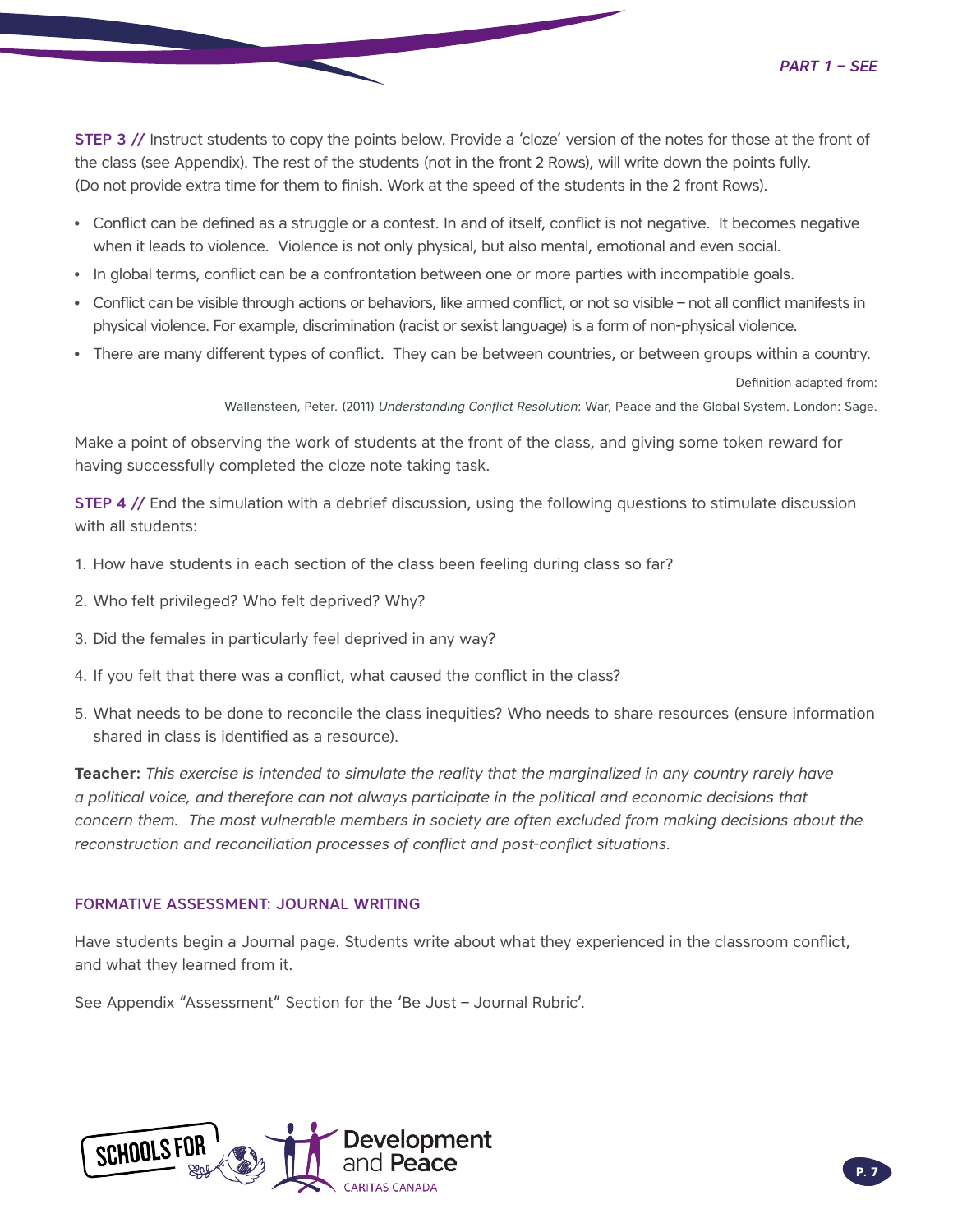## PART 2 – SEE // 60 – 70 MINUTES

### LESSON FOCUS

To become more aware of the people being impacted by the conflict in the Democratic Republic of the Congo (DRC).

### ESSENTIAL QUESTION

What are the causes of conflict in the DRC?

### LINKING NEW CONCEPTS

Begin by asking students the following questions:

- How many people have a device that uses rechargeable batteries?
- How often do you use that device?
- What if that device did not exist? What would your life be like?
- Do you know where the metal to create the battery in your device comes from?
- Would you be upset to know people have died due to war over that metal in your portable device?

### VIDEO: "WOMEN OF CONGO SPEAK OUT"

**STEP 1 //** Share with students where the DRC is located on a map.

Distribute the SCAN note-taking guide (see Appendix).

Students will make a SCAN of the background on the DRC conflict, using the Development and Peace Backgrounder as the text.

STEP 2 // Tell students that they will watch a video that highlights the conflict that has taken place in the DRC. The video highlights how women have been both the victims of the conflict, and agents of change in the reconstruction/reconciliation of their country.

Distribute, to all students, the Handout: 'Women of Congo Speak Out' Have students complete the pre-viewing tasks before you show the video.

STEP 3 // Show the video 'Women of Congo Speak Out' and have students complete the remaining **viewing questions** while they watch the video.

STEP 4 // Have students complete the **post-viewing questions**, and debrief the video as a class, using the questions as a guide.

### FORMATIVE ASSESSMENT: EXIT SLIP

### **Teacher:**

- *• What was one fact you learned about the DRC that helped you see what life is really like there?*
- *• Describe how you feel about our portable devices fueling conflict in the DRC?*
- *• Do you think there is something we can do to help?*

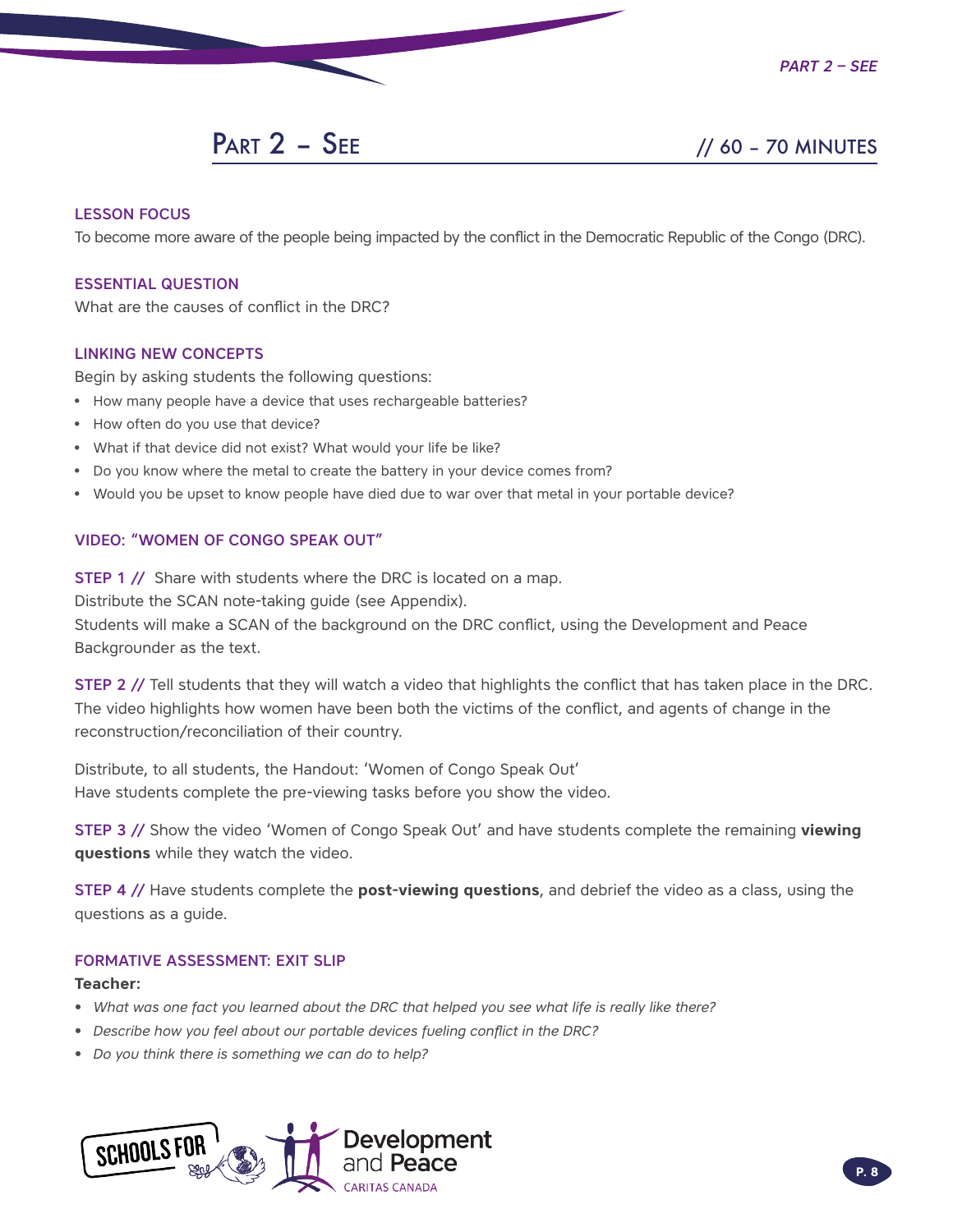

*Part 3 – Judge*

## PART 3 - JUDGE // 70 - 90 MINUTES

### LESSON FOCUS

Use the SEE, JUDGE, ACT process and Principles of Catholic Social Teaching as tools to determine how to build peace and reconciliation.

### ESSENTIAL QUESTION

What are ways to resolve conflict in the Democratic Republic of Congo?

### PRINCIPLES OF CATHOLIC SOCIAL TEACHING

Display the principles for students to see. (Provide a handout if needed. The full list and definitions are available at [www.devp.org/cst\)](http://www.devp.org/cst).

Highlight the following principles as the ones which will help guide the class in responding to the conflict in the DRC:

**Dignity of the Human Person:** The foundation of all Catholic Social Teaching is the inherent dignity of the human person, as created in the image and likeness of God. The Church, therefore, calls for *Integral Human Development*, which concerns the wellbeing of every person in every dimension: economic, political, social, ecological, and spiritual.

**Solidarity:** We are all part of the human family and we are all interconnected and interdependent. Loving our neighbour has global dimensions. We must see ourselves in others and collaborate toward solutions. *Solidarity* is a recognition that we are 'all in this together,' and is a commitment to strengthen community and promote a just society.

**Participation:** Human beings are social, and how we live together affects the dignity of the individual and the progress of our society. All persons are entitled to *participate* in community, and in decisions that affect their lives, and cannot be excluded for any reason.

**Peace:** To be in right relationship with God and with each other. Peace is the fruit of Charity and the consequence of Justice. It is the sign of *caritas* in action.

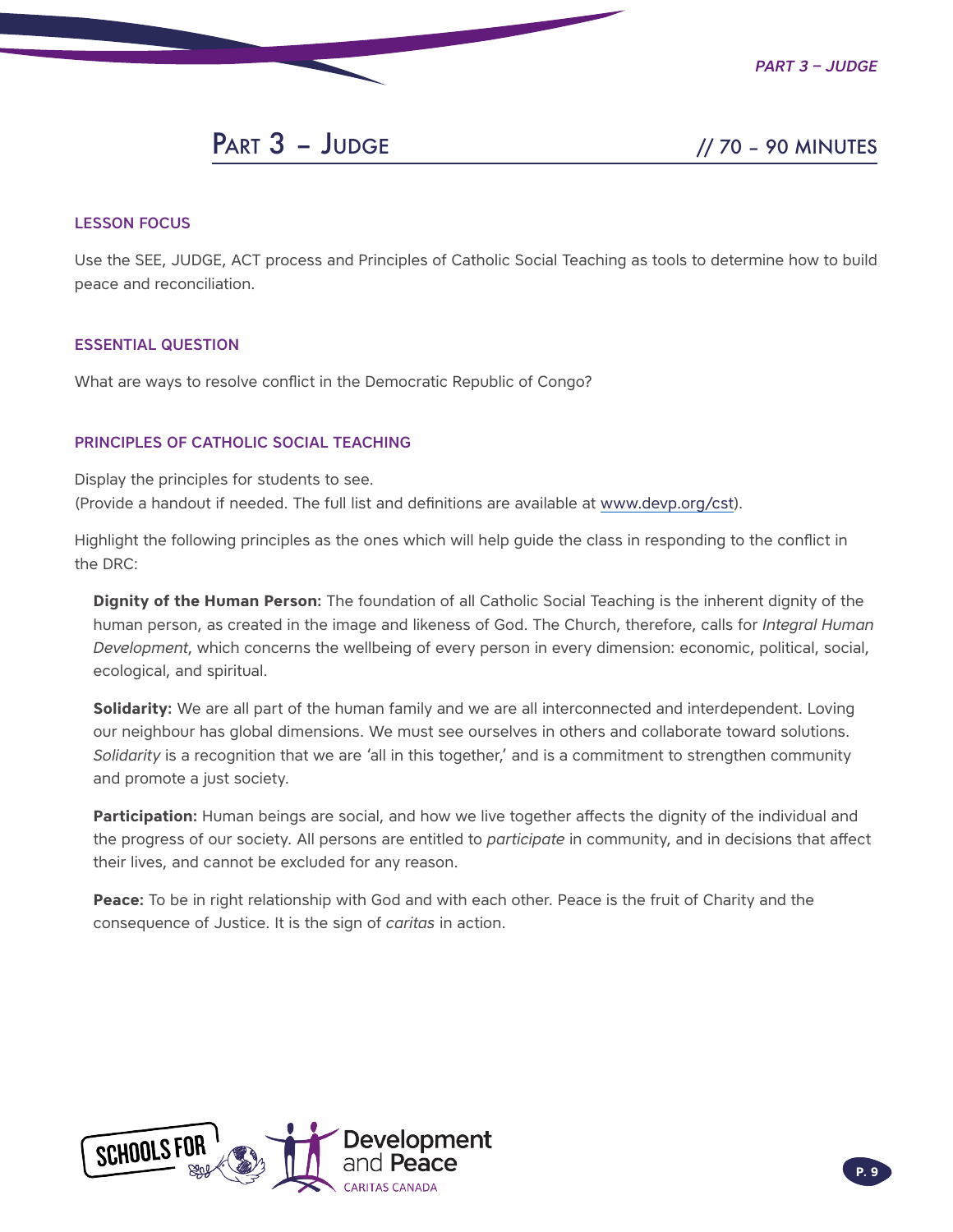### PROCESS OF SOCIAL ACTION

Review the SEE, JUDGE, ACT process with the students. Explain that this process is how the Church asks the faithful to respond to social issues, and that the students can use the same process whether they are having a conflict between friends, or addressing global poverty issues, and everything in between.

**SEE** and become aware about existing global conflicts, and the impact that they have on people in the affected communities.

- Point out that in the previous lesson, the class engaged in the SEE portion of the model.
- **• Reflection Question:** What did we 'see' happening in the DRC? Of what did we become aware?

**JUDGE** and learn how to understand the complex, structural and systemic causes of these conflicts. Discern how the faithful are called to acknowledge and respond to these situations through the lens of faith.

**ACT** for social change, by turning understanding into practical peace-building and reconciliation efforts both locally and globally.

### REVIEW: SCAN OF DRC

Invite students to recall what they already know about the geography and history of the DRC.

Review student SCAN notes of Development and Peace Backgrounder and reflections on the video 'Women of Congo Speak Out.'

### STUDY OF GRAPHIC NOVEL NARRATING THE CONFLICT IN THE DRC

Explain that the students will be using this model in their study of the armed conflict in the DRC. Today, the students will JUDGE the situation.

**Teacher:** *Though the previous lesson's experience gave us a small taste of conflict, we have to remember that in this safe environment, we cannot presume to understand the fear and trauma of real conflict, such as in the DRC. In order to JUDGE the best way to build peace and encourage reconciliation, we will now take a closer look at the conflict in the DRC and, in particular, the root causes of the conflict.* 

Distribute the *Africa in Images: Democratic Republic of the Congo* graphic novel. Divide students into small groups in order to read (led by heterogeneous strength readers) the graphic novel together. Students will pre-view the small group questions:

- What were some root causes of the DRC conflict?
- What issues around mining, exporting, rebel groups, and control of resources created and fueled the DRC conflict in the comic?
- Who were the victims in the story?
- How are they victimized?
- How does this fuel the conflict?

They will read the story together, then return to the questions and discuss their points of view.

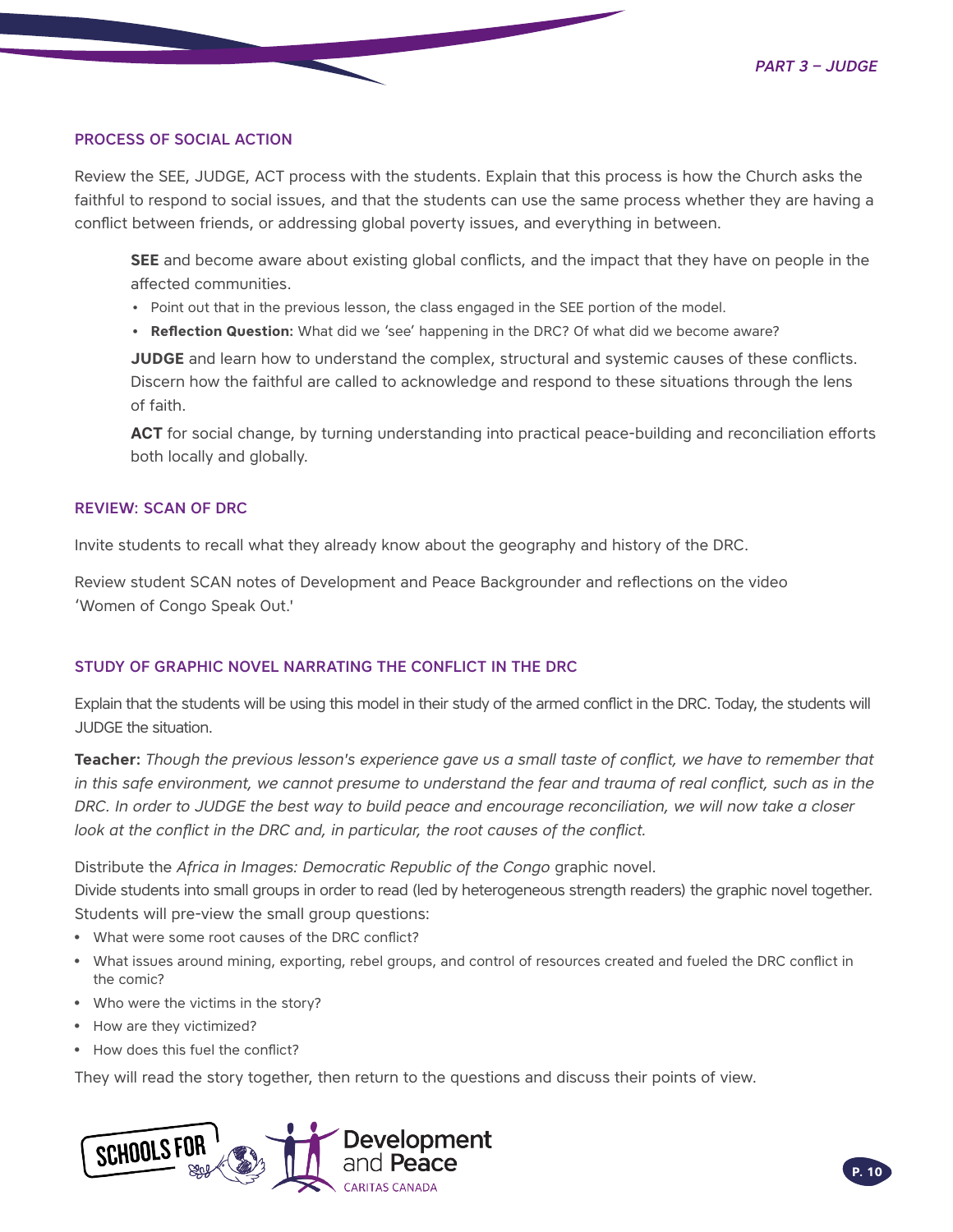### DISCUSSION: ROOT CAUSES OF THE DRC CONFLICT

Invite each group to offer their point of view on each of the questions above.

Encourage a discussion about the fact that in conflict situations it is not only soldiers who are affected. Civilians tend to be exploited and terrorized, and children and women are amongst the worst casualties. Rape is used as a weapon to destroy the identity of the community and children are taken as child soldiers.

Have students prepare a response in the form of drawings or a visual Word Frame to the following questions, using vocabulary words:

- What are the keys issues in the graphic novel?
- What issues fueled the conflict in the graphic novel?
- Who were the victims in the story? Explain why.
- How does being victimized fuel a conflict?
- What role does the Justice and Peace Commission play in the villager's lives?
- Why was it important for the villagers to forgive each other?
- Why did Furaha and Roza work with others?
- See page 40 of the graphic novel. Why is it important to know where our minerals come from?

### SMALL GROUP WORK: DECIDING WHO NEEDS TO BE HEARD

In their small groups, students will make a list of the different points of view represented by the people encountered (real and fictional) in the video and graphic novel.

Small groups will then discuss the following questions:

- Whose point of view should be taken into account in the peace-building and reconciliation process, following a conflict?
- How might people feel when they are left out of the peace-building and reconciliation process in their own country?
- What role should bystanders (i.e. those who are not directly involved in the conflict) play in the resolution of conflicts?

Ask small groups to report their answers.

As a class reach a consensus on how as a whole group they could best respond to the situation in the DRC.

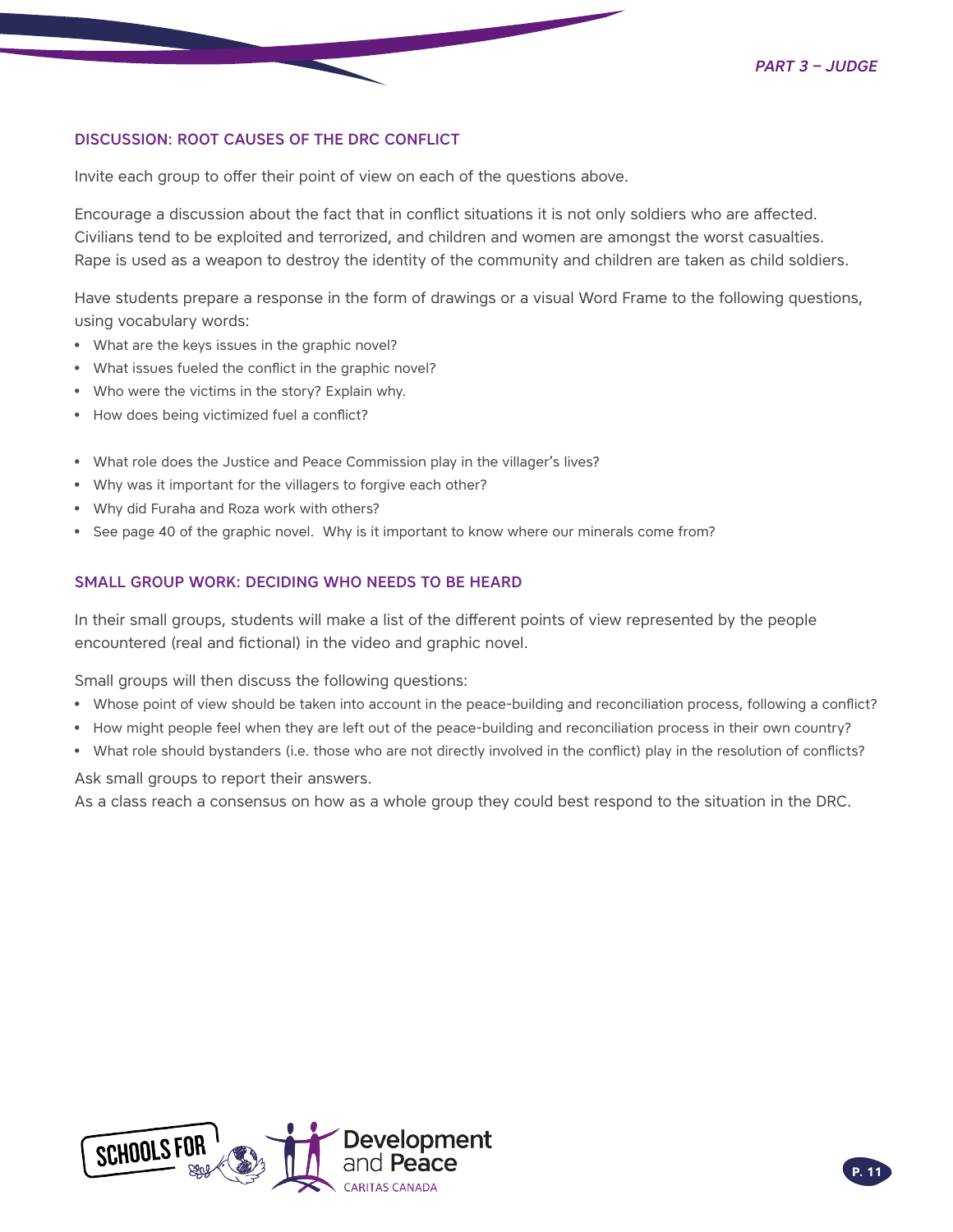### REFLECTION JOURNAL

Explain that Development and Peace's approaches to peace-building and reconciliation are guided by Catholic Social Teaching. In other words, these approaches respect the dignity of all of the people who have been affected by the conflict, and consider that it is their right and responsibility to participate in the peace and reconciliation process.

Each student will reflect on how the class decided to respond to the conflict in the DRC, following the Reflection Journal guidelines:

- 1. In your own words, explain how the class chose to respond to the conflict in the DRC.
- 2. Think about the following Principles of Catholic Social Teaching:
	- Dignity of the Human Person
	- Solidarity
	- Participation
	- Peace
- 3. Respond to the following questions:
	- How closely does the class response to the conflict in the DRC reflect these principles of Catholic Social Teaching?
	- In your journal, explain what connections you see between these principles and the class response to the conflict.
	- By looking more closely at these principles, would you change or add to how the class should respond to the conflict in the DRC?

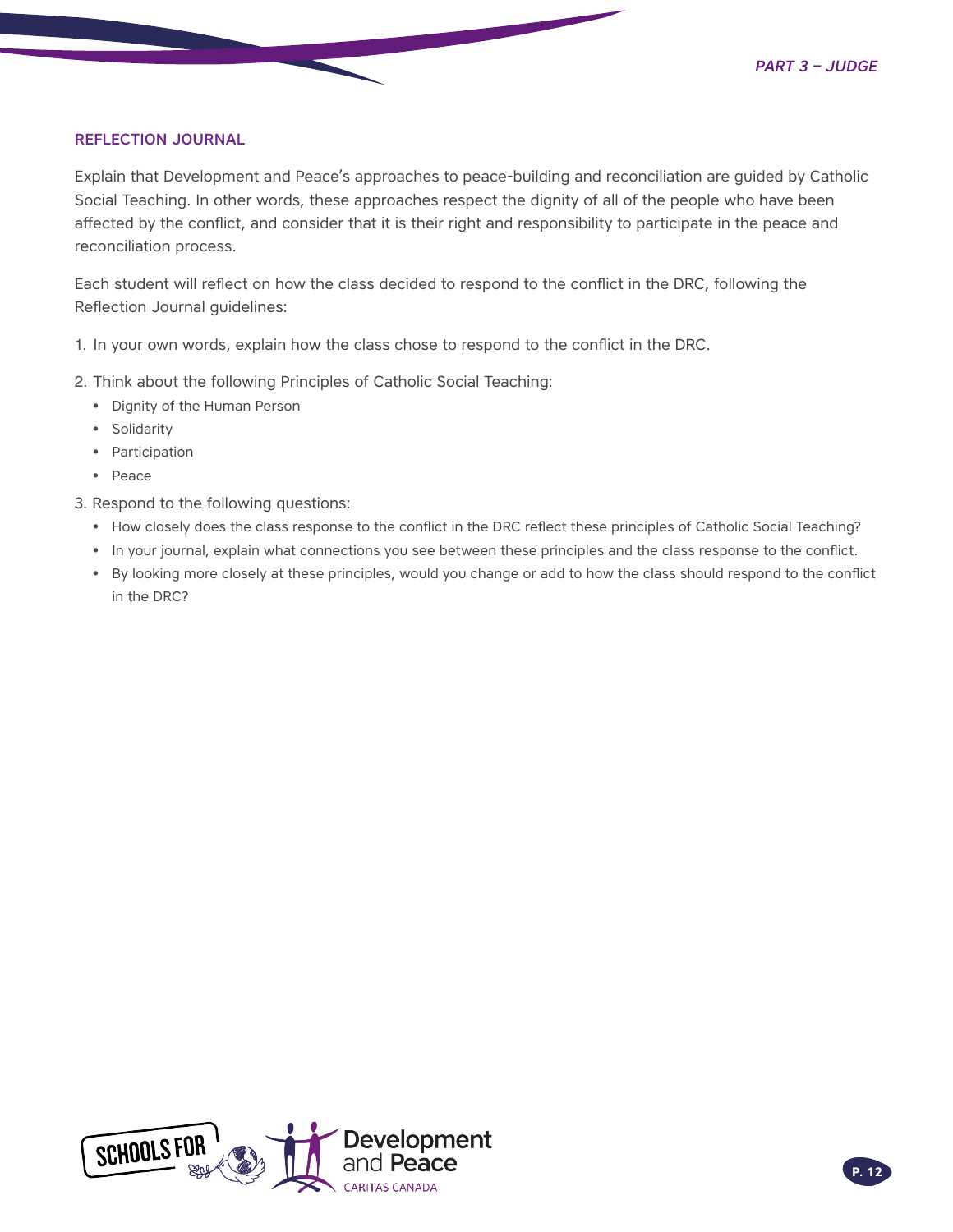

*Part 4 – Act*

**PART 4 – ACT** // 70 – 120 MINUTES

### LESSON FOCUS

Engaging in advocacy for the poor and vulnerable in the conflict in the DRC.

### ESSENTIAL QUESTION

How do we act in *Solidarity* with the vulnerable of DRC conflict?

### REVIEW THE SEE, JUDGE, ACT MODEL

Ask students to identify how the class has explored each stage of the SEE, JUDGE, ACT model so far.

*SEE: We learned to 'SEE' the inequity and conflict in the DRC. We also observed that we needed to identify effective strategies in order to resolve these conflicts.*

*JUDGE: We used what we learned about the DRC to JUDGE, or determine, the most effective way to resolve the conflict (e.g. who should be involved and why).*

*ACT: Today, we will turn our knowledge into ACTION! Our knowledge of how to resolve a conflict is only*  useful if we are able to ACT on it in Solidarity with the victims of conflict, in order to bring about actual *positive results.*

### ADVOCACY PROJECT

Have students engage in meaningful action of *Solidarity* with the people of the DRC. Have them encourage their peers to take action in Canada in a way that will cause the people of the DRC to be empowered to engage in peace and reconciliation in their own country.

Refer to p. 43 in the graphic novel "What Can We Do?" for a web-link to actions proposed by Development and Peace.

Before students begin the process, remind students that PRAYER is important in preparing our hearts for action in the world. Invite students to join in the prayer of St. Francis of Assisi (see Appendix "Prayer" section).

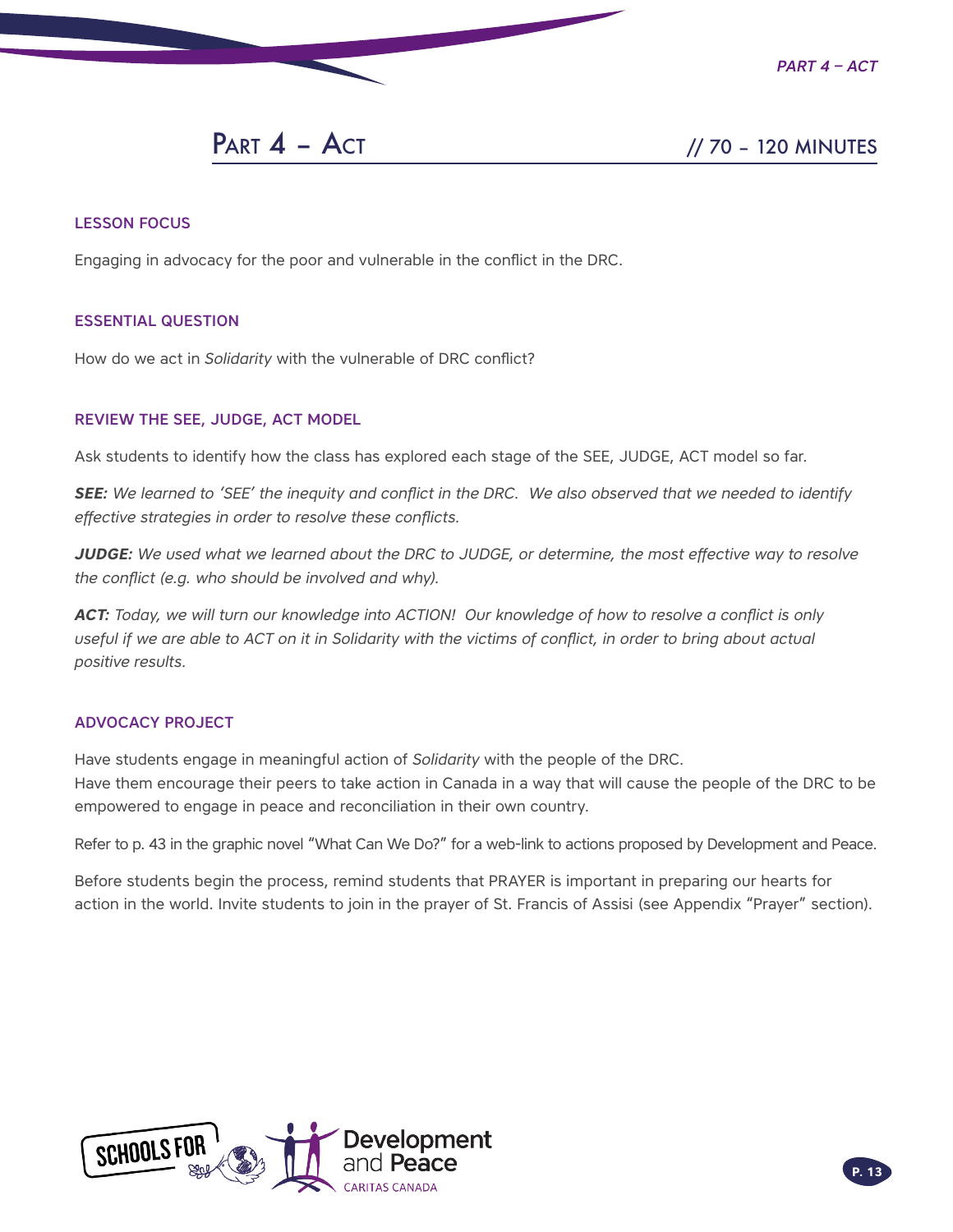

### OPTION ONE: AWARENESS CAMPAIGN

Have students create a mining awareness campaign in their school, to encourage their fellow students to be conscious about where the minerals used in everyday items (e.g. electronics) are sourced. This can be done by:

- Creating posters
- Creating presentations to be given in each classroom
- Street Theatre to be presented on the playground
- Encouraging recycling programs for electronics/other mined minerals

### OPTION TWO: EDUCATION AND ACTION CAMPAIGN

Have students research where common device manufacturers source their mineral elements. Have students contact manufacturers to ask whether their minerals are collected from war zones, and whether their sourcing process is hurting others. These findings can also be turned into an education campaign (see above).

**NOTE:** Both options can include carrying out a fundraising campaign to support Development and Peace partners working for peaceful and just societies.

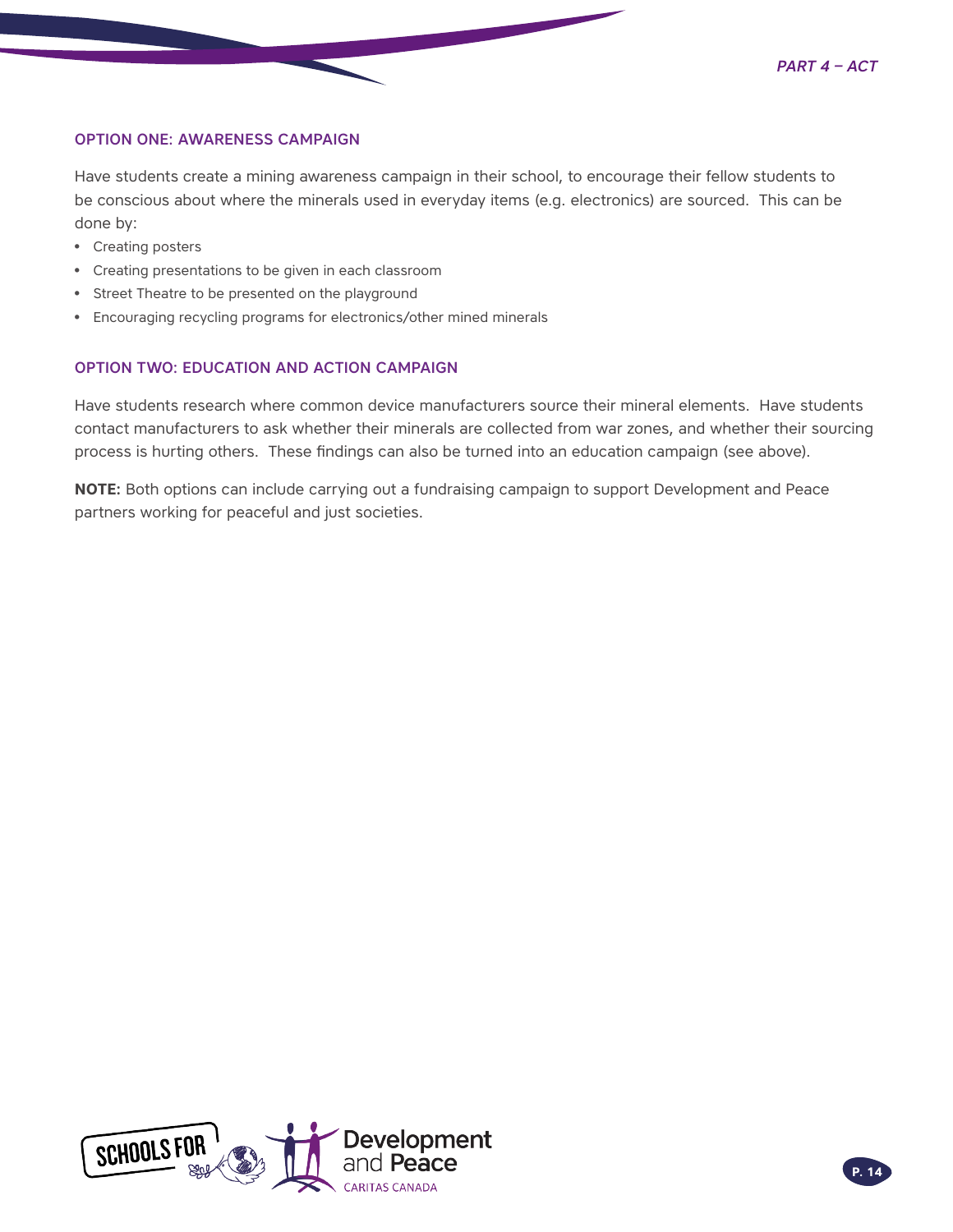## **APPENDIX**

| <b>ASSESSMENT</b>                                                        |    |
|--------------------------------------------------------------------------|----|
| Be Just Journal Rubric                                                   | 16 |
| <b>ACCOMMODATIONS</b>                                                    | 17 |
| <b>EXTENSIONS</b>                                                        | 17 |
| <b>CROSS CURRICULAR CONNECTIONS</b>                                      | 18 |
| <b>PRAYER</b>                                                            |    |
| Prayer of St. Francis                                                    | 19 |
| <b>HANDOUTS</b>                                                          |    |
| Conflict                                                                 | 20 |
| <b>SCAN Research Template</b>                                            | 21 |
| Development and Peace Backgrounder: the Democratic Republic of the Congo | 22 |
| VIDEO: Women of Congo Speak Out                                          |    |
| Exit Slip                                                                | 25 |

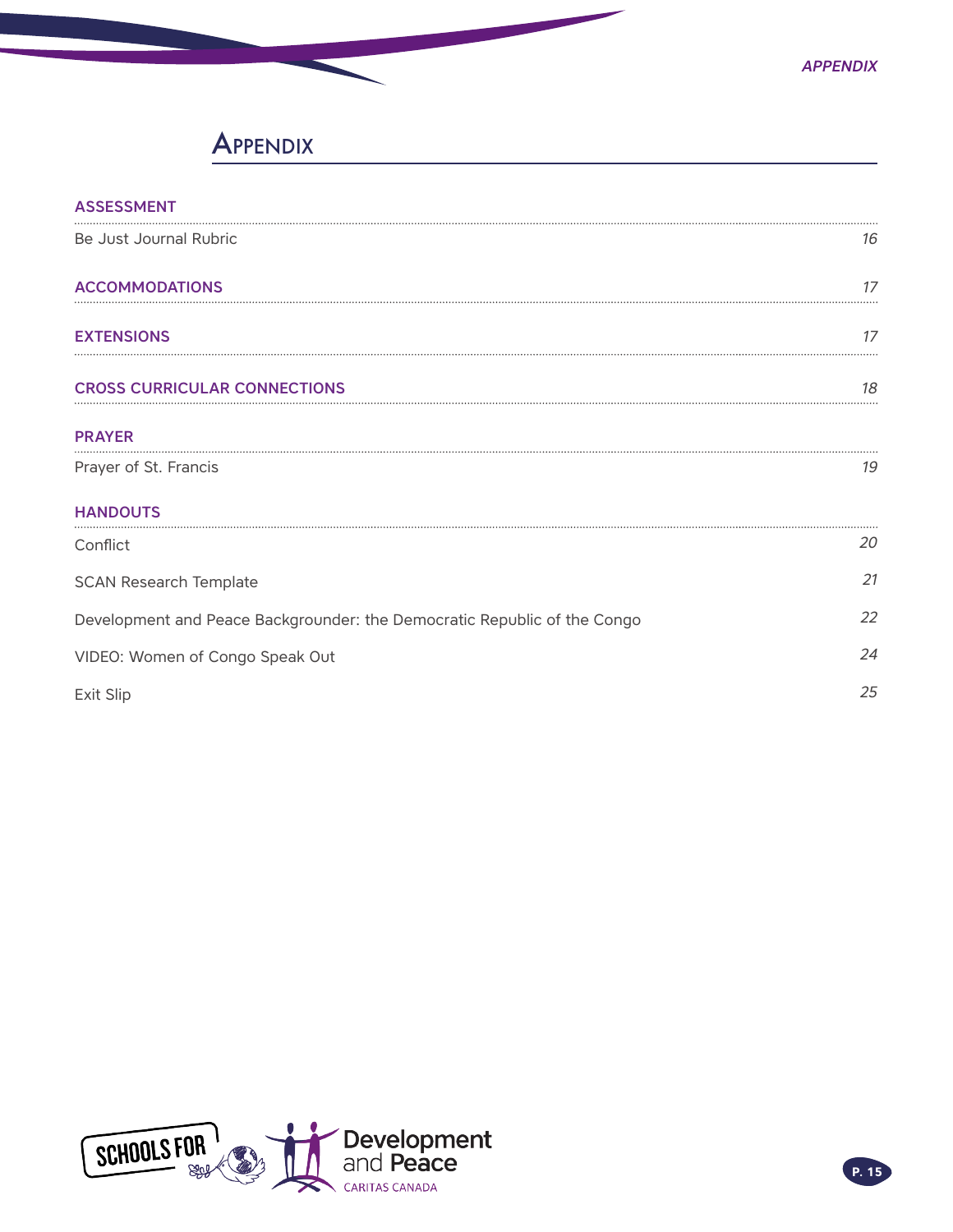### <span id="page-15-0"></span>**Assessment** BE JUST JOURNAL RUBRIC

| <b>CATEGORY</b>          | $5 - 4$                                                           | $3 - 2$                                                                       | $1 - 0$                                          |
|--------------------------|-------------------------------------------------------------------|-------------------------------------------------------------------------------|--------------------------------------------------|
| <b>INTERESTING</b>       | Interesting.<br>Developed.<br>Good details.<br>Includes a concise | Some irrelevant<br>information.<br>Not enough details.<br>Very brief summary. | Difficult to follow.<br>Little information.      |
|                          | summary.                                                          |                                                                               |                                                  |
| <b>PERSONAL RESPONSE</b> | Gives personal feelings.<br>Gives reactions.                      | Gives some feelings.                                                          | Gives very little<br>personal feelings.          |
| <b>ORGANIZATION</b>      | Response journal is neat.<br>Includes clear, complete             | Some effort is made<br>toward neatness.                                       | Journal entry is<br>messy. The meaning is        |
|                          | sentences with proper<br>mechanics and grammar.                   | Some sentences are<br>complete. Most of                                       | unclear. Sentences are<br>incomplete and in poor |
|                          |                                                                   | the mechanics and<br>punctuation is correct.                                  | order. Poor grammar and<br>punctuation is used.  |

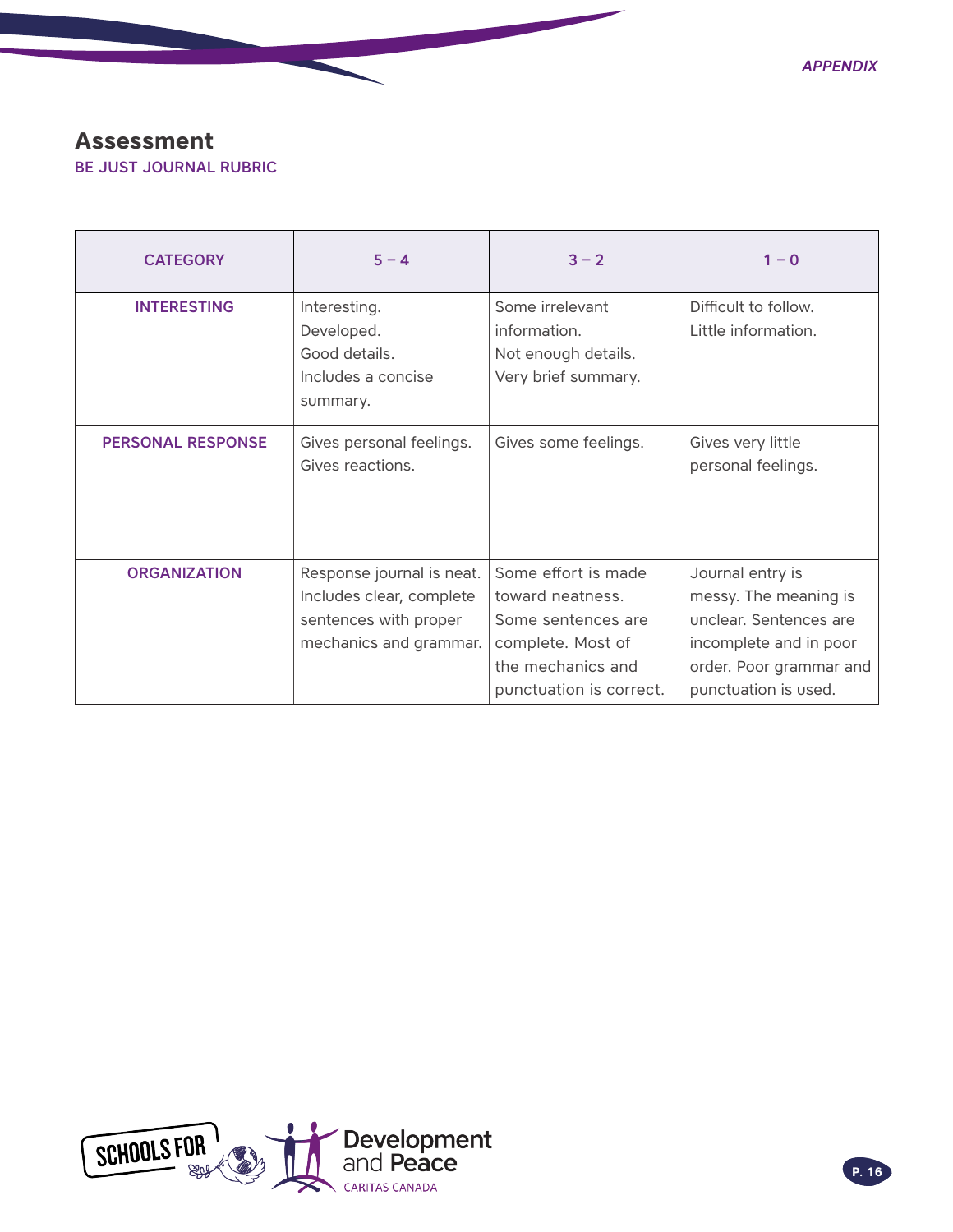## <span id="page-16-0"></span>**Accommodations**

- Glossary of vocabulary from the graphic novel, for ELL students.
- Pictograms to convey meaning of key vocabulary.
- Sentence stems for discussion on best strategies.

## **Extensions**

- Have students research in groups other peace-building and reconciliation efforts that Development and Peace supports. Refer to [www.devp.org/international.](http://www.devp.org/international)
	- » How do these differ from/how are these similar to the peace-building and reconciliation efforts in the DRC?
	- » You might want to specifically refer to the Crisis in Syria to compare and contrast peace-building and reconciliation efforts there: [www.devp.org/syria](http://www.devp.org/syria).
- Social Studies 8 teachers may want to connect the conflict scenario to the hierarchical societal structure in the Renaissance or the Aztecs.

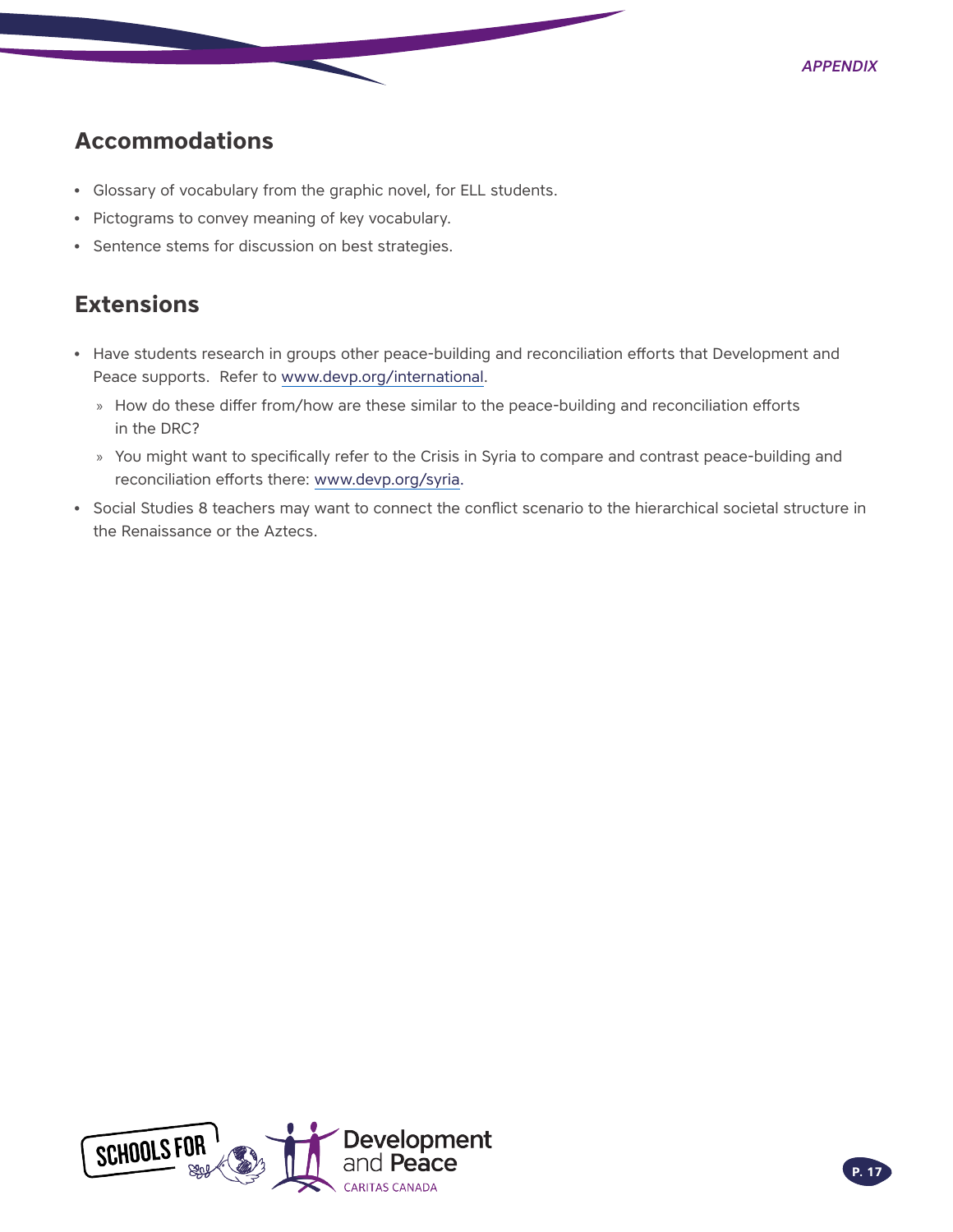## <span id="page-17-0"></span>**Cross Curricular Connections**

**NATIONAL OFFICE OF RELIGIOUS EDUCATION OF THE CANADIAN CONFERENCE OF CATHOLIC BISHOPS – "WE ARE STRONG TOGETHER" SERIES**

### GRADE 8

### RELIGIOUS EDUCATION

### **BE WITH ME**

### **Unit 4: BE LOVING**

**4.2** What is the Loving Thing to Do?

**ALBERTA EDUCATION PROGRAM OF STUDIES**

#### GRADE 8

### SOCIAL STUDIES

#### *SKILLS AND PROCESSES*

#### **Social Participation as a Democratic Practice**

**8.S.5** Demonstrate skills of cooperation, conflict resolution and consensus building.

### ENGLISH LANGUAGE ARTS

#### **1.1 Discover and Explore**

 Express ideas and develop understanding *Revise understanding and expression of ideas by connecting new and prior knowledge and experiences.*

*Seek out and consider diverse ideas, opinions and experiences to develop and extend own ideas, opinions, and experiences.*

#### **1.2 Respond to Texts**

 Experience various texts.  *Write and represent narratives from other points of view.*

### SCIENCE

## **Unit E Attitude Outcome**

### **Stewardship**

Students will be encouraged to demonstrate sensitivity and responsibility in pursuing a balance between the needs of humans and a sustainable environment (e.g., consider immediate and long-term consequences of personal and group actions; objectively identify potential conflicts between responding to human wants and needs and protecting the environment).

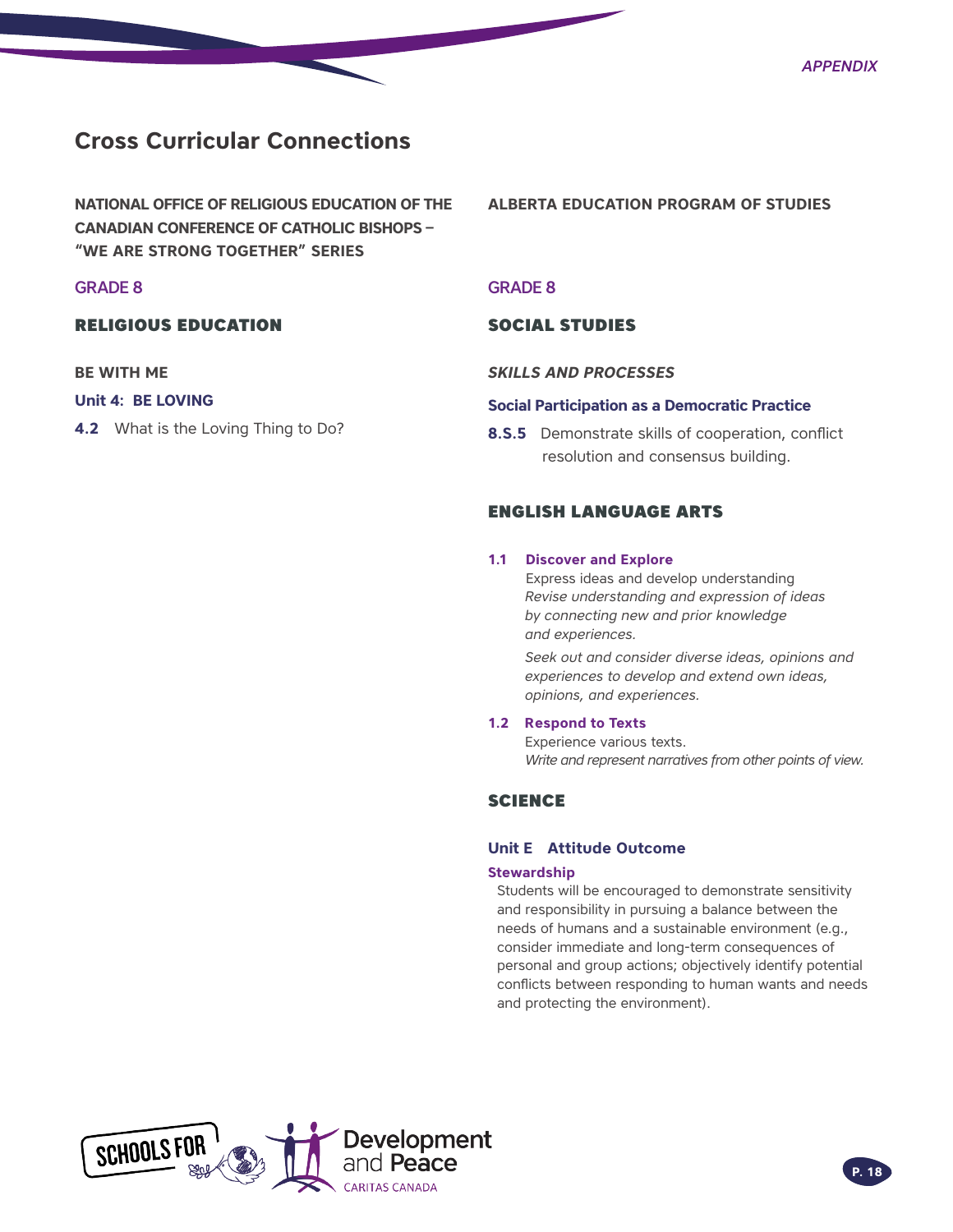### <span id="page-18-0"></span>**Prayer**

### PRAYER OF ST. FRANCIS

Lord, make me an instrument of thy peace. Where there is hatred, let me sow love; Where there is injury, pardon; Where there is doubt, faith; Where there is despair, hope; Where there is darkness, light; Where there is sadness, joy.

O divine Master, grant that I may not so much seek To be consoled as to console, To be understood as to understand, To be loved as to love; For it is in giving that we receive; It is in pardoning that we are pardoned; It is in dying to self that we are born to eternal life.

Amen.

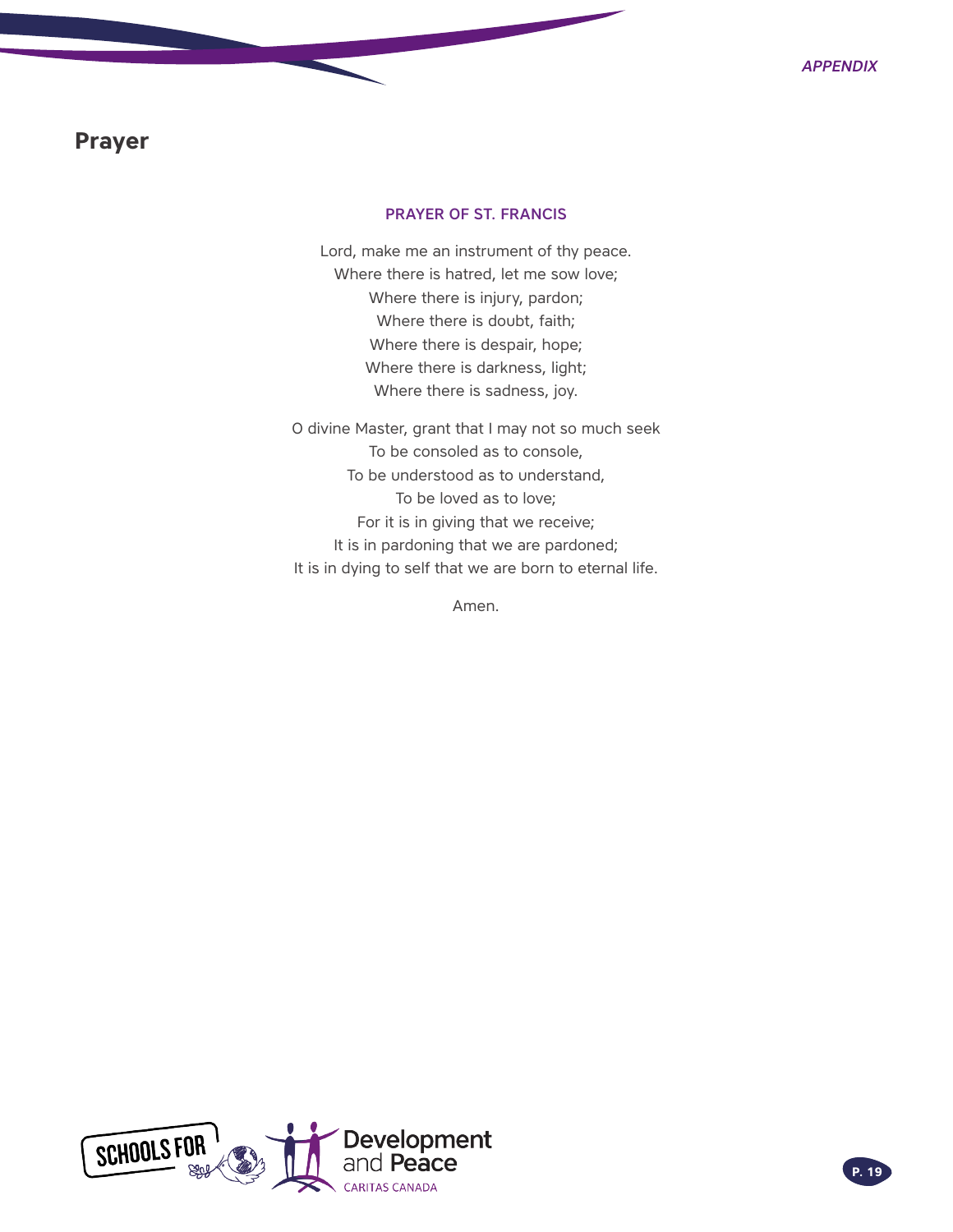### <span id="page-19-0"></span>**Handout CONFLICT**

Definition adapted from Wallensteen, Peter. (2011). *Understanding Conflict Resolution: War, Peace and the Global System.* London: Sage.

- Conflict can be defined as a \_\_\_\_\_\_\_\_\_\_\_\_ or a contest. In and of itself, conflict is not negative. It becomes negative when it leads to violence. Violence is not only physical, but also **, , , , , , , , , , , , , , , , ,** , and even \_\_\_\_\_\_\_\_\_\_\_\_.
- In global terms, conflict can be a **between one or more parties with headle** goals.
- Conflict can be visible through \_\_\_\_\_\_\_\_\_\_\_\_ or \_\_\_\_\_\_\_\_\_\_\_, like armed conflict, or not so visible not all conflict manifests in physical violence.
- There are many \_\_\_\_\_\_\_\_\_\_\_\_ types of conflict. They can be between \_\_\_\_\_\_\_\_\_\_, or between \_\_\_\_\_\_\_\_\_\_\_\_\_\_\_\_\_\_ within a country.

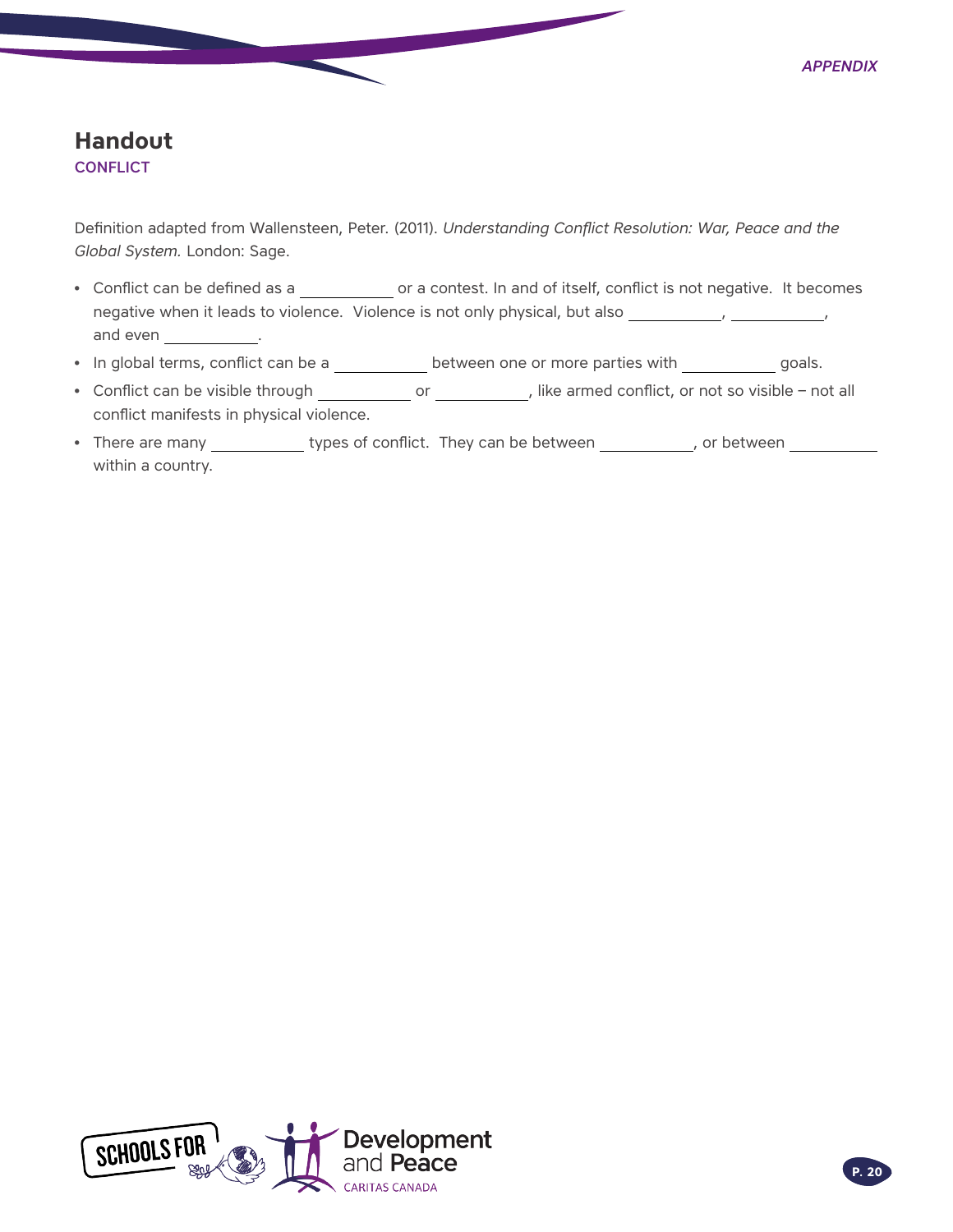## <span id="page-20-0"></span>**Handout** SCAN RESEARCH TEMPLATE

SCAN while you Read!

Check off each section as you complete it.



Write down 1) the date, 2) the title of the text you are scanning, 3) the page #'s.



**Survey:** I need to read the headings and change one of them into a question.

- 1. Write down a large letter S.
- 2. Write your question beside it.

### **Example:**

If the heading at the top of the first page is **"Using SCAN while You Read"** I could write the title as a question in many ways:

- **S. What** is SCAN?
	- **Why** would I use SCAN? **When** should I use SCAN? **How** do you use SCAN? *It is helpful to use the 5 W's to come up with a good question.*



### **Capture** the Captions:

- 1. Look at the charts, pictures, graphs and any other visuals you see on the page(s).
- 2. Write down information in the images and captions beside a large letter C.



### **Analyze** the **bold-faced** words:

- 1. Look at the page(s) for any bold or dark words.
- 2. Look them up in the glossary or dictionary.
- 3. Write down their meaning beside a large letter **A.**

### **Example:**

**A.  Bold-faced:** This means that the word is darker than the rest of the words on the page. **SCAN:** This is a pre-reading strategy for non-fiction reading.



### **Notes to Summarize:**

- 1. You can choose how to write your notes beside a large letter **N.**
- 2. Read closely and take notes on what you are reading. You can use jot notes, t-chars, table, or a web. Whatever works for you is what you should do. Ask the teacher for ideas.
- 3. Use your notes to write a one-sentence summary of the text you just researched.

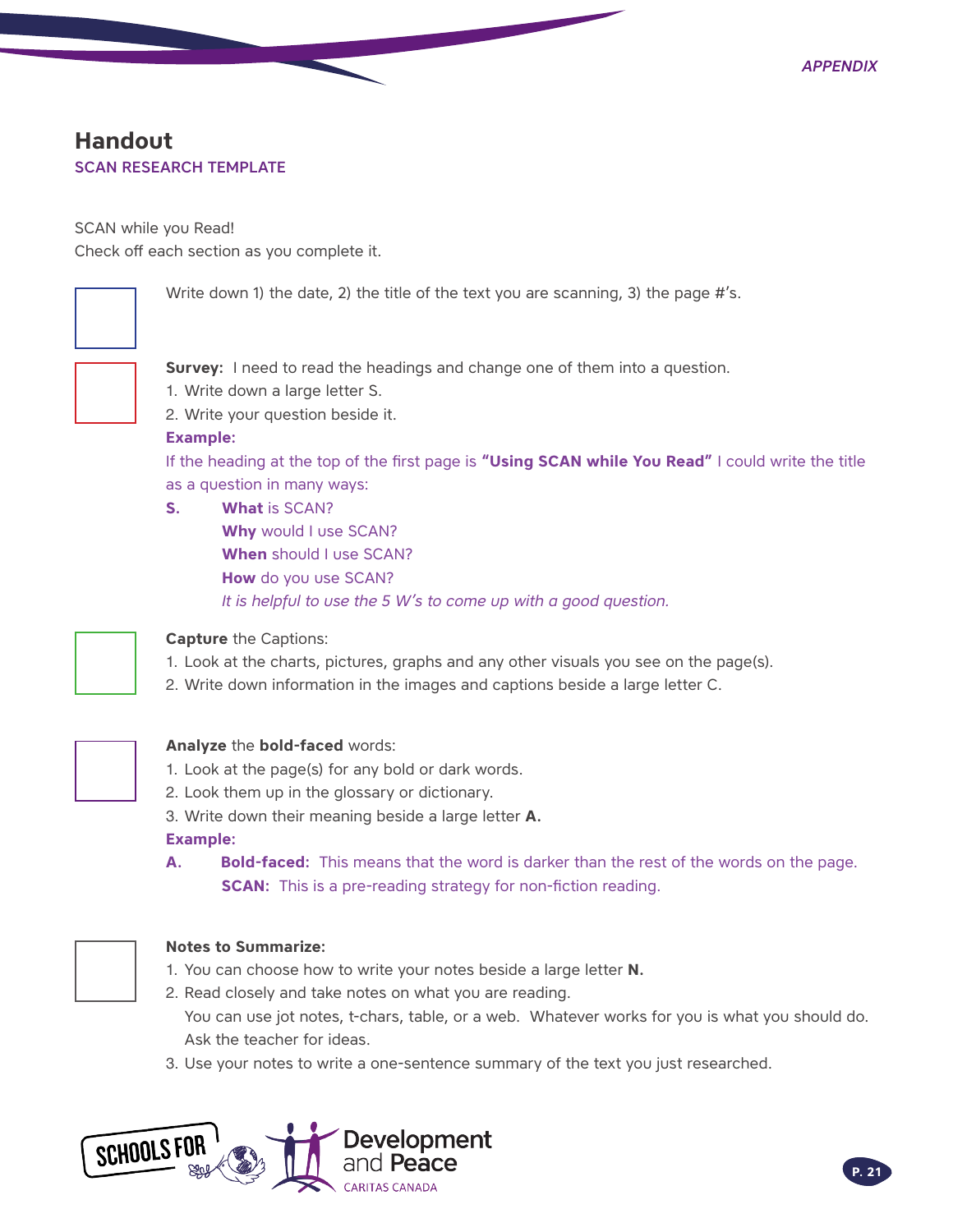### <span id="page-21-0"></span>**Handout**

DEVELOPMENT AND PEACE BACKGROUNDER: THE DEMOCRATIC REPUBLIC OF THE CONGO

Development and Peace. (2015, May 7). Democratic Republic of the Congo. Retrieved from:<https://www.devp.org/en/emergencies/drc>

### **The Crisis**

Development and Peace has been active in the DRC since the early 1980s. Development and Peace launched a project supporting peace and democracy in the country that aimed to facilitate the pre-electoral, electoral and post-electoral processes.

Sadly, the DRC has been the scene of horrific violence over the last decade as several groups are fighting over political power and control of the country's vast natural resources. Women have been particularly affected by this violence as rape has been commonly used as a weapon of war. In conjunction with our regular program, Development and Peace has also launched an emergency program to provide humanitarian relief.



For our regular program, we continue to support groups working to uphold democratic gains made since the 2006 elections, as well as groups working for the establishment of a lasting peace.

### **The Congolese have been victims of ongoing conflict**

- Since 1997, more than 5 million have died
- 40,000 women have been raped
- Over 1,4 million people are currently displaced inside the country
- Between 1997 and 2003, 9 African countries and some 30 armed groups fought a bloody war in the country
- This war was the biggest in the history of contemporary Africa and caused the largest loss of life since World War II

August 2008 saw a resurgence of hostilities with intense fighting between government troops and rebel groups. Over 250,000 people were forced to flee, including nearly 100,000 in the last week when rebels took control of part of the region and attacked the regional capital of Goma. This grim situation accelerated day by day.

Displaced people roam the countryside unprotected, needing shelter, food, water and medical care. Indeed, even their temporary camps are not safe. The greatest challenge for humanitarian aid workers remains access to displaced persons' camps. Their ability to do their work depends on the level of violence, the amount of roadblocks and the accessibility of remote areas.

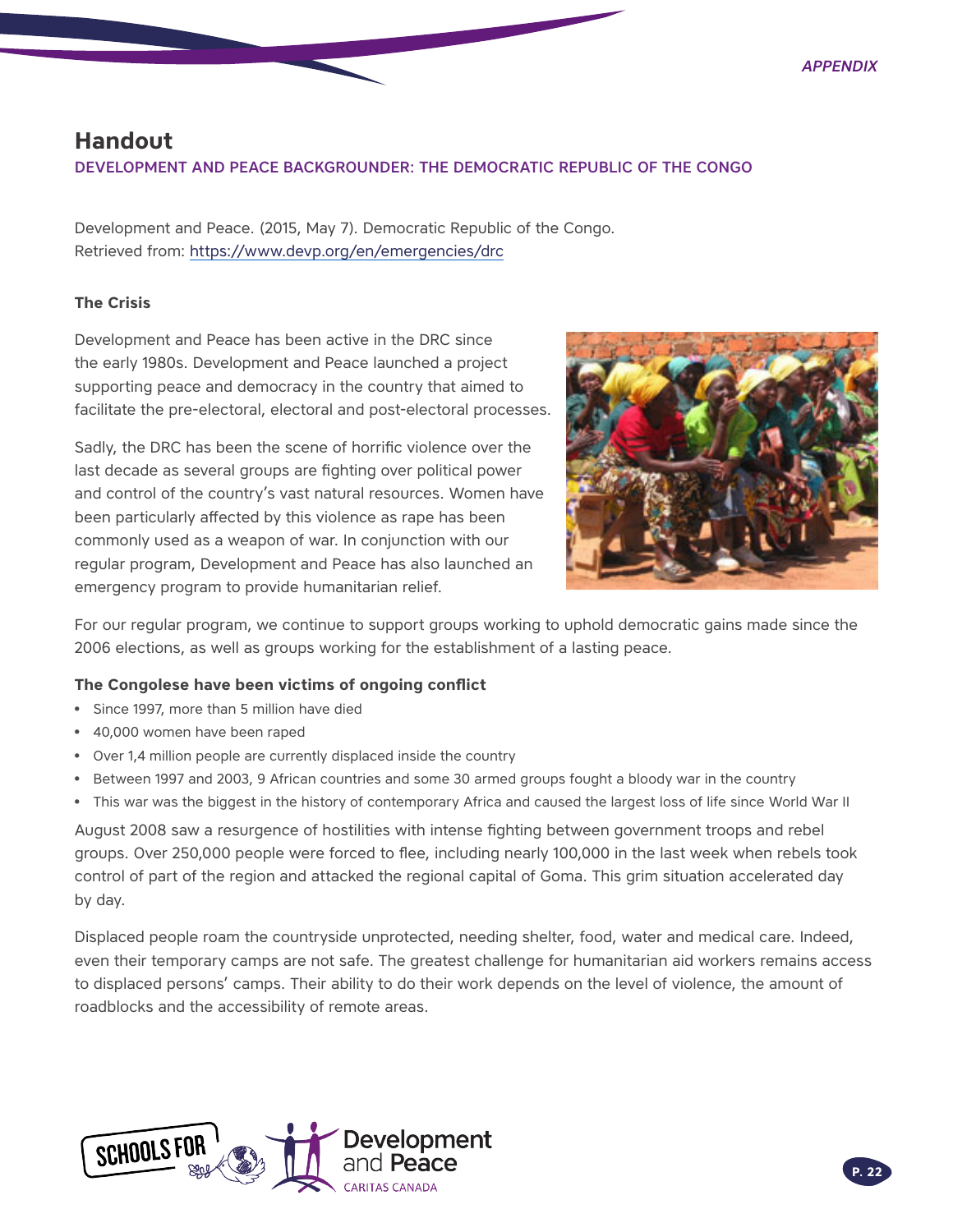### **DEVELOPMENT AND PEACE BACKGROUNDER: THE DEMOCRATIC REPUBLIC OF THE CONGO CONTINUED 2/2**

for children and adults, soap, plastic cups and spoons, buckets, water bottles and cooking pots.

We are appealing to the Canadian government to contribute to humanitarian aid and long term support for reconstruction and peace-building.

We also ask the government to reinforce the United Nations Mission in the Congo (MONUC) and to reopen the investigations on the illegal exploitation of natural resources.

If it were not for organizations such as Development and Peace and the support of people willing to help like you, many more lives would be lost during this crisis.



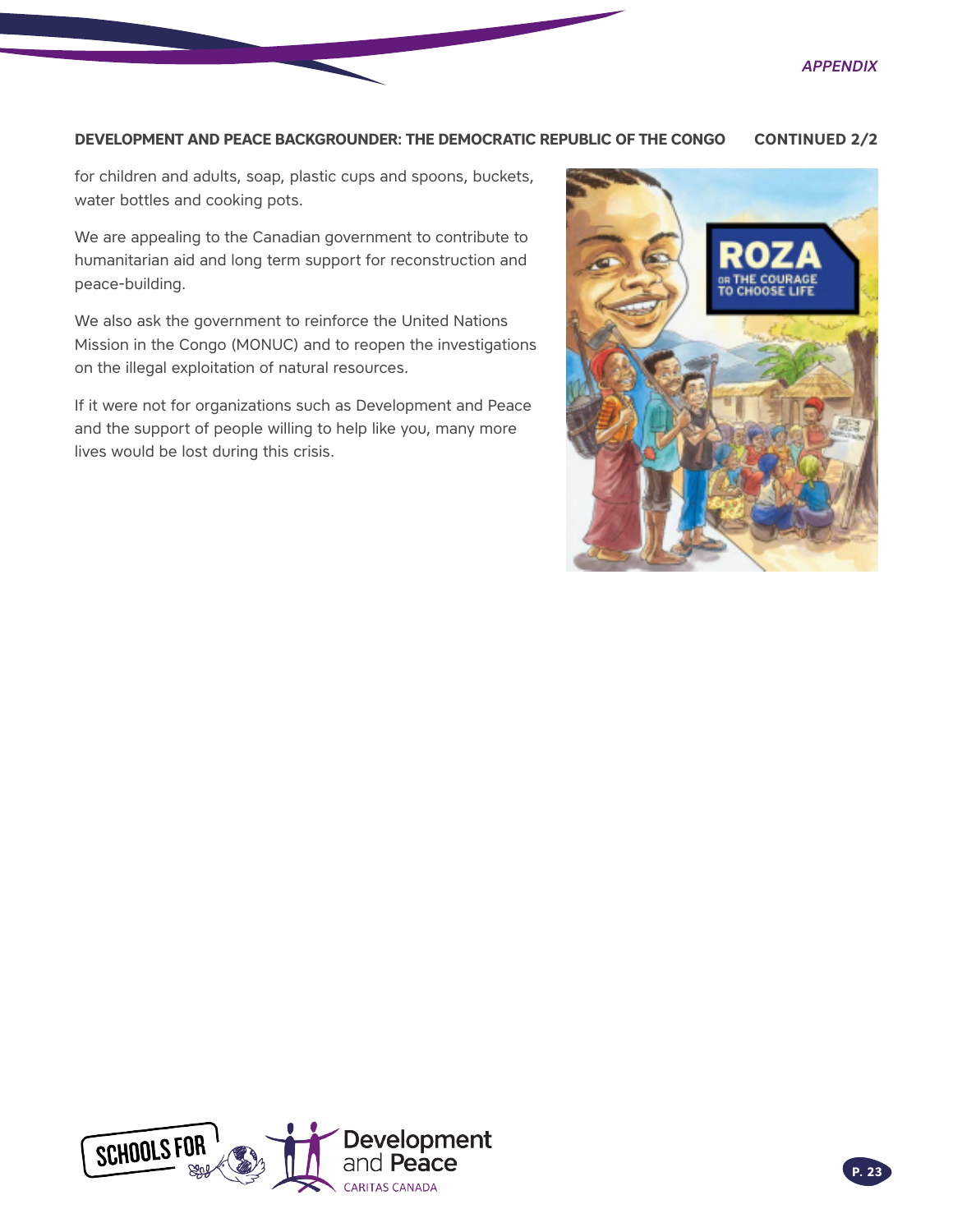### <span id="page-23-0"></span>**Handout**

### VIDEO: WOMEN OF CONGO SPEAK OUT

• The Artefact Creative (Kohl Threlkeld & Jon Bougher), and the International Campaign to Stop Rape & Gender Violence in Conflict. (2014, June 6). Women of Congo Speak Out. [Video File]. Retrieved from:<https://www.youtube.com/watch?v=pfDKlKdY3J0>

### **Pre-Viewing:**

A look at Society:

Create a Word Placemat (include; definition, use in a sentence, synonyms, picture) for each of these key words:

- *• Solidarity*
- Perpetrator
- Advocacy
- Agent of change
- Inequity

A look at Geography:

- What do you know about the physical features of the DRC?
- How are its geographic features related to the conflict?



### **Questions during the Video:**

- What is the impact of the conflict on the people in the DRC?
- What do the women in the video ask for?
- What key words do the women speak that help understand what it means to be an agent of change?

### **Questions after the Video:**

- What do you think has happened to the women in becoming victims of war? Does the video give any clues?
- How does the poor treatment of women individually affect their communities and the country as a whole?
- Who was involved in the peace-building/reconciliation process? Who are the agents of change?
- Who is excluded, or not shown, in the video?
- Has the peace-building/reconciliation process been a success so far? Why/why not?